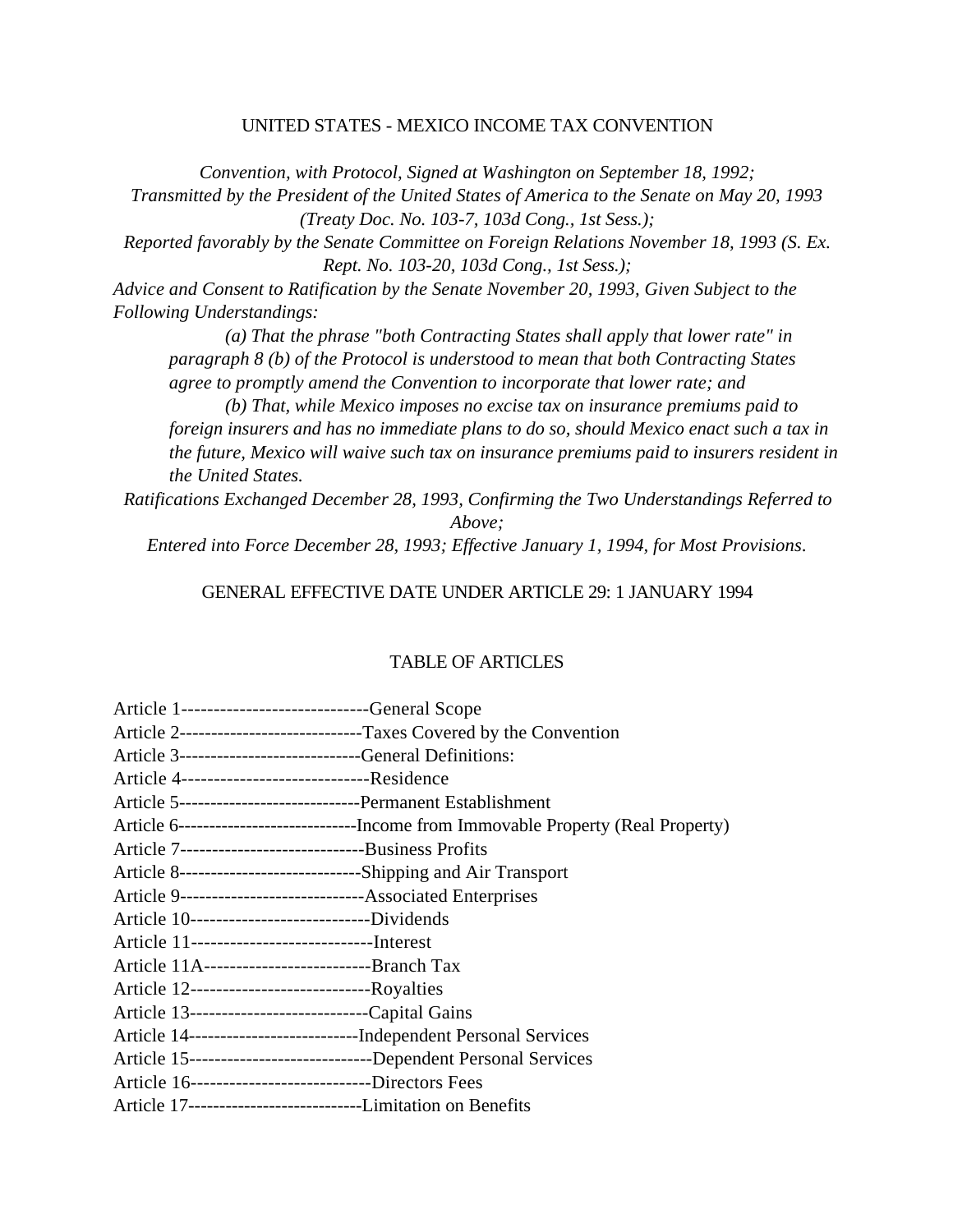| Article 18-------------------------------Artistes and Athletes                           |
|------------------------------------------------------------------------------------------|
| Article 19-------------------------------Pensions, Annuities, Alimony, and Child Support |
| Article 20---------------------------Government Service                                  |
| Article 21----------------------------Students                                           |
| Article 22------------------------------Exempt Organizations                             |
| Article 23---------------------------Other Income                                        |
| Article 24-----------------------------------Relief from Double Taxation                 |
| Article 25-----------------------------Non-Discrimination                                |
| Article 26--------------------------------Mutual Agreement Procedure                     |
| Article 27--------------------------------Exchange of Information                        |
| Article 28--------------------------------Diplomatic Agents and Consular Officers        |
| Article 29-----------------------------Entry into Force                                  |
| Article 30---------------------------Termination                                         |
| Letter of Submittal------------------of 11 May, 1993                                     |
| Letter of Transmittal---------------of 20 May, 1993                                      |
| Protocol 1-------------------------------of 18 September, 1992                           |
| Protocol 2-------------------------------of 8 September, 1994                            |
| Letter of Submittal (Protocol 2)--of 9 September, 1994                                   |
| Letter of Transmittal (Protocol 2)-of 19 September, 1994                                 |
|                                                                                          |
|                                                                                          |

#### MESSAGE

### FROM

# THE PRESIDENT OF THE UNITED STSTAES

# TRANSMITTING

# THE CONVENTION BETWEEN THE GOVERNMENT OF THE UNITED STATES OF AMERICA AND THE GOVERNMENT OF THE UNITES MEXICAN STATES FOR THE AVOIDANCE OF DOUBLE TAXATION AND THE PREVENTION OF FISCAL EVASION WITH RESPECT TO TAXES ON INCOME, TOGETHER WITH A RELATED PROTOCOL, SIGNED AT WASHINGTON ON SEPTEMBER 18, 1992

### LETTER OF SUBMITTAL

DEPARTMENT OF STATE, *Washington, May 11, 1993.*

The PRESIDENT,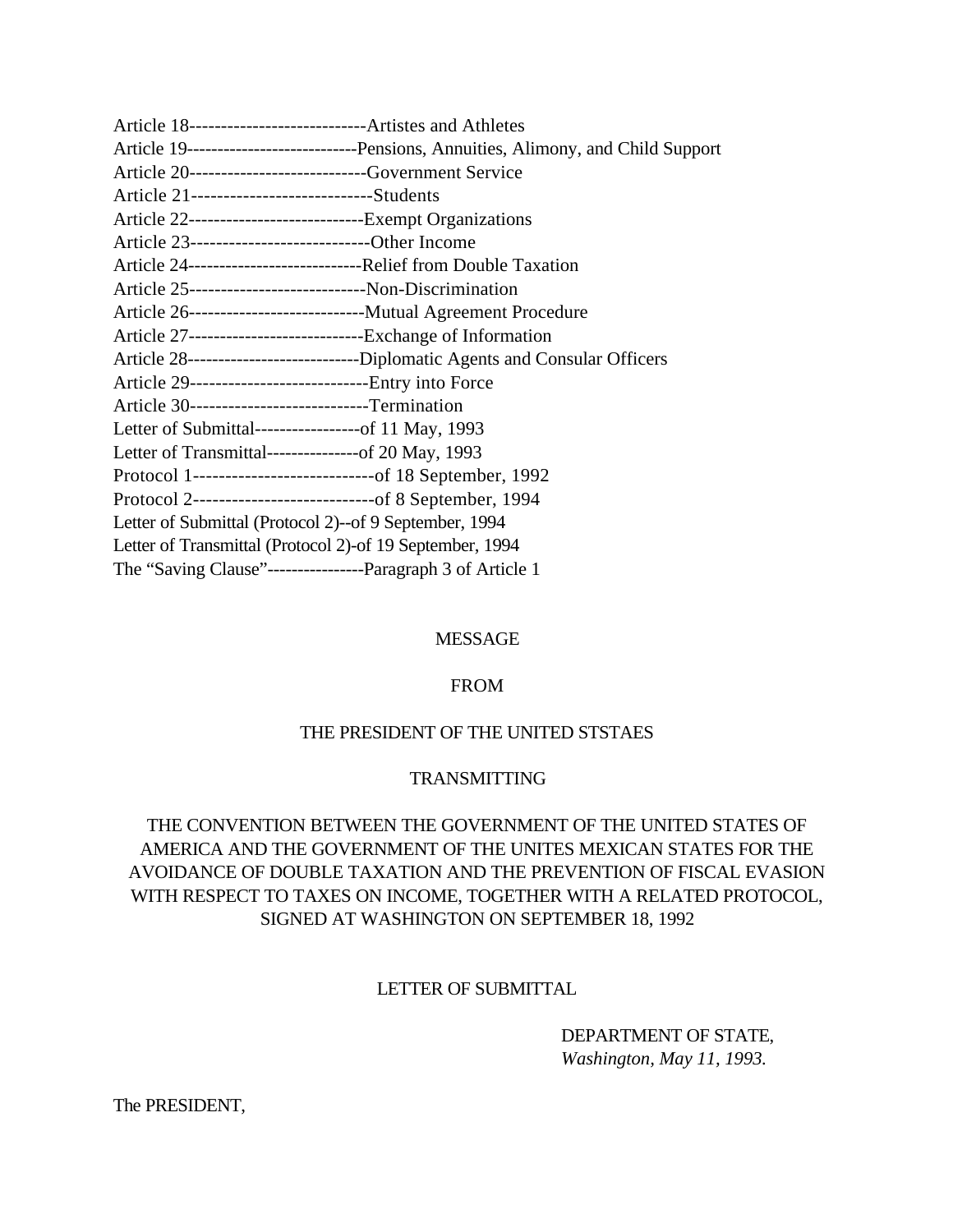#### *The White House.*

 THE PRESIDENT: I have the honor to submit to you, with a view to its transmission to the Senate for advice and consent to ratification, the Convention Between the Government of the United States of America and the Government of the United Mexican States for the Avoidance of Double Taxation and the Prevention of Fiscal Evasion with Respect to Taxes on Income, together with a related Protocol, signed at Washington on September 18, 1992.

 The Convention contains provisions governing maximum rates of tax at source on payments of dividends, interest and royalties. These provisions are generally favorable for U.S. investors in Mexico because they provide certainty and in most cases substantially reduce the tax cost of investing there.

 Business profits in general are taxable in the other country only to the extent attributable to a permanent establishment there, and then only on a net basis with deductions for business expenses.

 Where the Convention requires Mexico to exempt or reduce its tax on Mexican income of a U.S. resident, Mexico also has agreed to provide relief from its assets tax when to impose the assets tax would negate the benefits of the Convention.

 The Convention provides conditions under which each country may tax income derived by individual residents of the other country from independent personal services or as employees, as well as pension income and social security benefits. Special relief is granted to visiting students, trainees, and researchers. Items of income not specifically dealt with may be taxed only in the country of residence.

 The Convention provides that Mexico and the United States will recognize each other's public charities on a reciprocal basis, with respect to both exempting the organizations from tax and to allowing tax deductions for contributions to such organizations, subject in the latter case to limitations to the income arising in the other country.

 The benefits of the Convention are limited to residents of the two countries meeting certain standards designed to prevent residents of third countries from inappropriately using the Convention. Similar standards are found in other recent United States income tax conventions. The Convention seeks to assure that the country of residence will avoid double taxation of income which arises in the other country and has been taxed there in accordance with the treaty's provisions.

 In addition, the Convention includes standard administrative provisions which will permit the tax authorities of the two countries to cooperate to resolve issues of potential double taxation and to exchange information relevant to implementing the Convention and the domestic laws imposing the taxes covered by the Convention. The Convention also includes non-discrimination provisions standards to treaties to avoid double taxation which apply to all taxes at all levels of government.

 The Convention will enter into force on the date of the last notification that the constitutional requirements of each country have been satisfied. The provisions concerning taxes on dividends, interest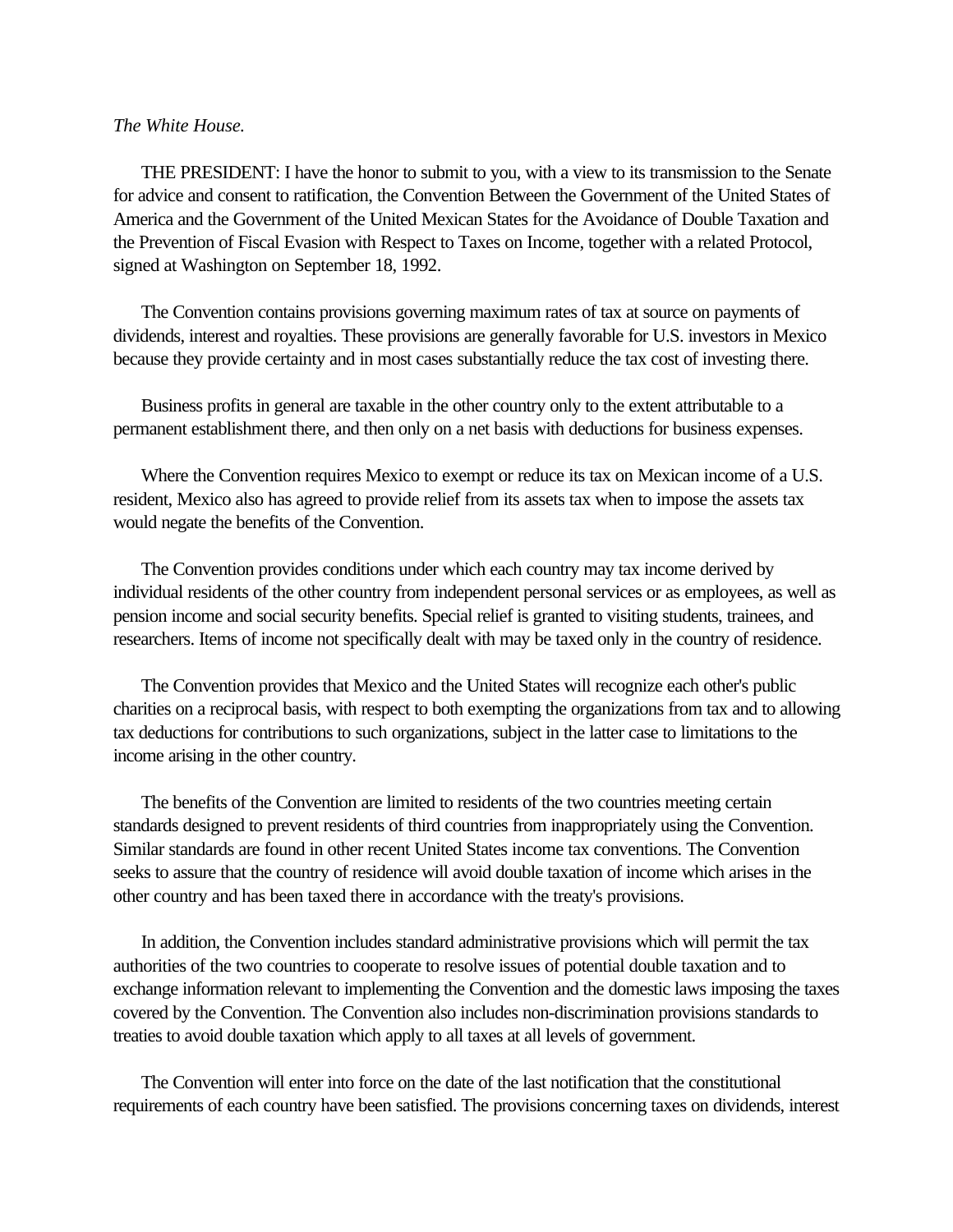<span id="page-3-0"></span>and royalties will take effect on the first day of the second month following the date of entry into force if that occurs during the first six months of the calendar year, and otherwise, on the first day of the following January. Provisions concerning other taxes will take effect for taxable years beginning on or after January 1 following the date of entry into force.

 A Protocol accompanies the Convention and forms an integral part of it. It clarifies the operation of certain provisions and denies treaty benefits with respect to dividends and interest paid by certain United States investment companies.

 A technical memorandum explaining in detail the provisions of the Convention will be prepared by the Department of the Treasury and will be submitted separately to the Senate Committee on Foreign Relations.

 The Department of the Treasury and the Department of State cooperated in the negotiation of the Convention. It has the full approval of both Departments.

Respectfully submitted,

#### WARREN CHRISTOPHER.

Enclosures: As stated.

### LETTER OF TRANSMITTAL

#### THE WHITE HOUSE, *May 20, 1993.*

*To the Senate of the United States:*

 I transmit herewith for Senate advice and consent to ratification the Convention Between the Government of the United States of America and the Government of the United Mexican States for the Avoidance of Double Taxation and the Prevention of Fiscal Evasion with Respect to Taxes on Income, together with a related Protocol, signed at Washington on September 18, 1992. Also transmitted for the information of the Senate is the report of the Department of State with respect to the Convention.

 The income tax Convention, the first between the two countries, is intended to reduce the distortions (double taxation or excessive taxation) that can arise when two countries tax the same income, thereby enabling United States firms to compete on a more equitable basis in Mexico and enhancing the attractiveness of the United States to Mexican investors. The Convention is generally based on the Model Treaty of the Organization for Economic Cooperation and Development and recent income tax conventions of both parties.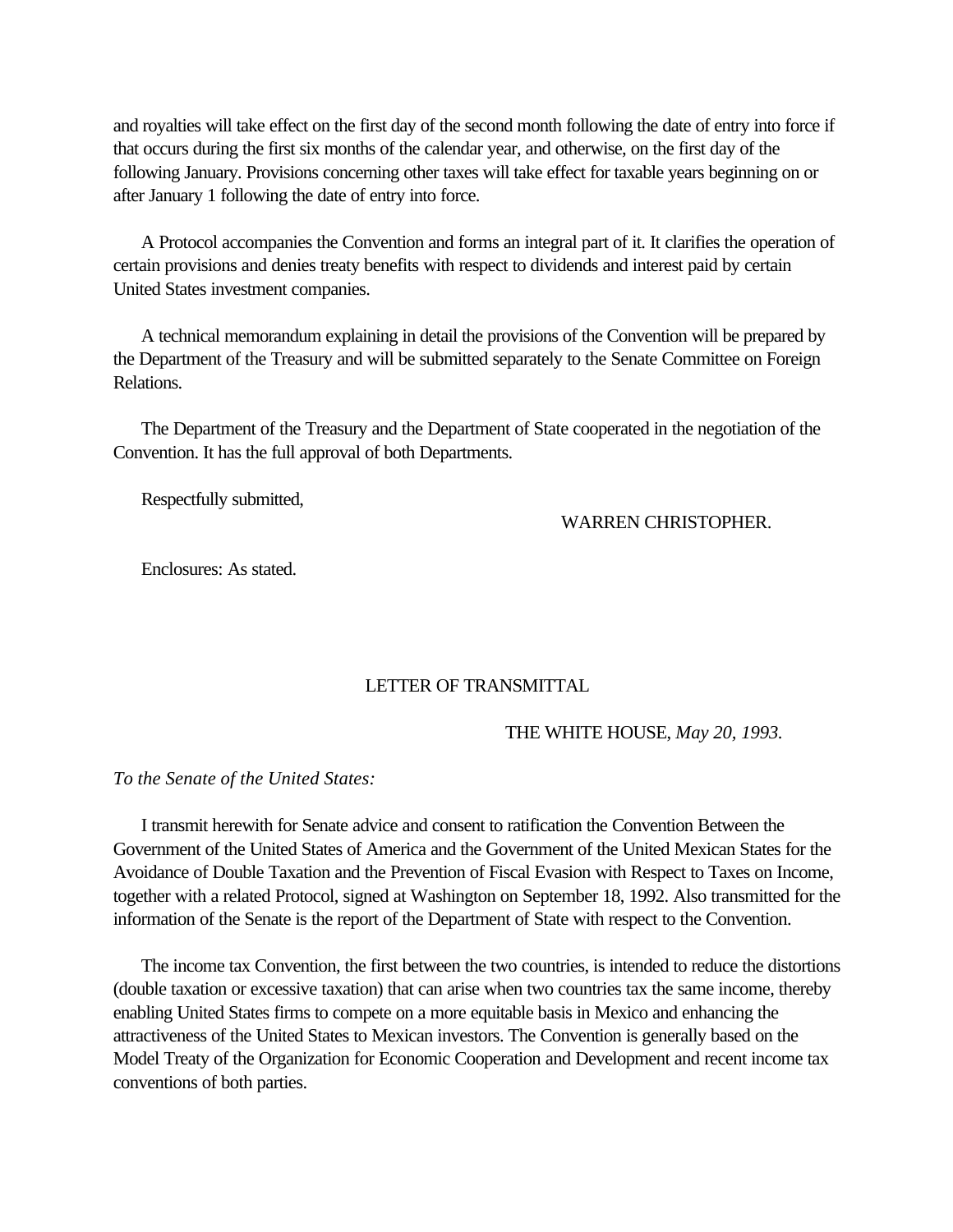<span id="page-4-0"></span> I recommend that the Senate give early and favorable consideration to the Convention and related Protocol and give its advice and consent to ratification.

#### WILLIAM J. CLINTON.

# CONVENTION BETWEEN THE GOVERNMENT OF THE UNITED STATES OF AMERICA AND THE GOVERNMENT OF THE UNITED MEXICAN STATES FOR THE AVOIDANCE OF DOUBLE TAXATION AND THE PREVENTION OF FISCAL EVASION WITH RESPECT TO TAXES ON INCOME

 The Government of the United States of America and the Government of the United Mexican States, desiring to conclude a convention for the avoidance of double taxation and the prevention of fiscal evasion with respect to taxes on income, which shall hereafter be referred to as the "Convention," have agreed as follows:

# ARTICLE 1

# General Scope

 1. This Convention shall apply to persons who are residents of one or both of the Contracting States, except as otherwise provided in the Convention.

 2. The Convention shall not restrict in any manner any exclusion, exemption, deduction, credit, or other allowance now or hereafter accorded:

a) by the laws of either Contracting State; or

b) by any other agreement between the Contracting States.

 3. Notwithstanding any provision of the Convention except paragraph 4, a Contracting State may tax its residents (as determined under Article 4 (Residence)), and by reason of citizenship may tax its citizens, as if the Convention had not come into effect. For this purpose, the term "citizen" shall include a former citizen whose loss of citizenship had as one of its principal purposes the avoidance of tax, but only for a period of 10 years following such loss.

4. The provisions of paragraph 3 shall not affect

a) the benefits conferred by a Contracting State under paragraph 2 of Article 9 (Associated Enterprises), under paragraphs 1(b) and 3 of Article 19 (Pensions, Annuities, Alimony, and Child Support), and under Articles 22 (Exempt Organizations), 24 (Relief from Double Taxation), 25 (Non-Discrimination), and 26 (Mutual Agreement Procedure); and

b) the benefits conferred by a Contracting State under Articles 20 (Government Service), 21 (Students), and 28 (Diplomatic Agents and Consular Officers), upon individuals who are neither citizens of, nor lawful permanent residents in, that State.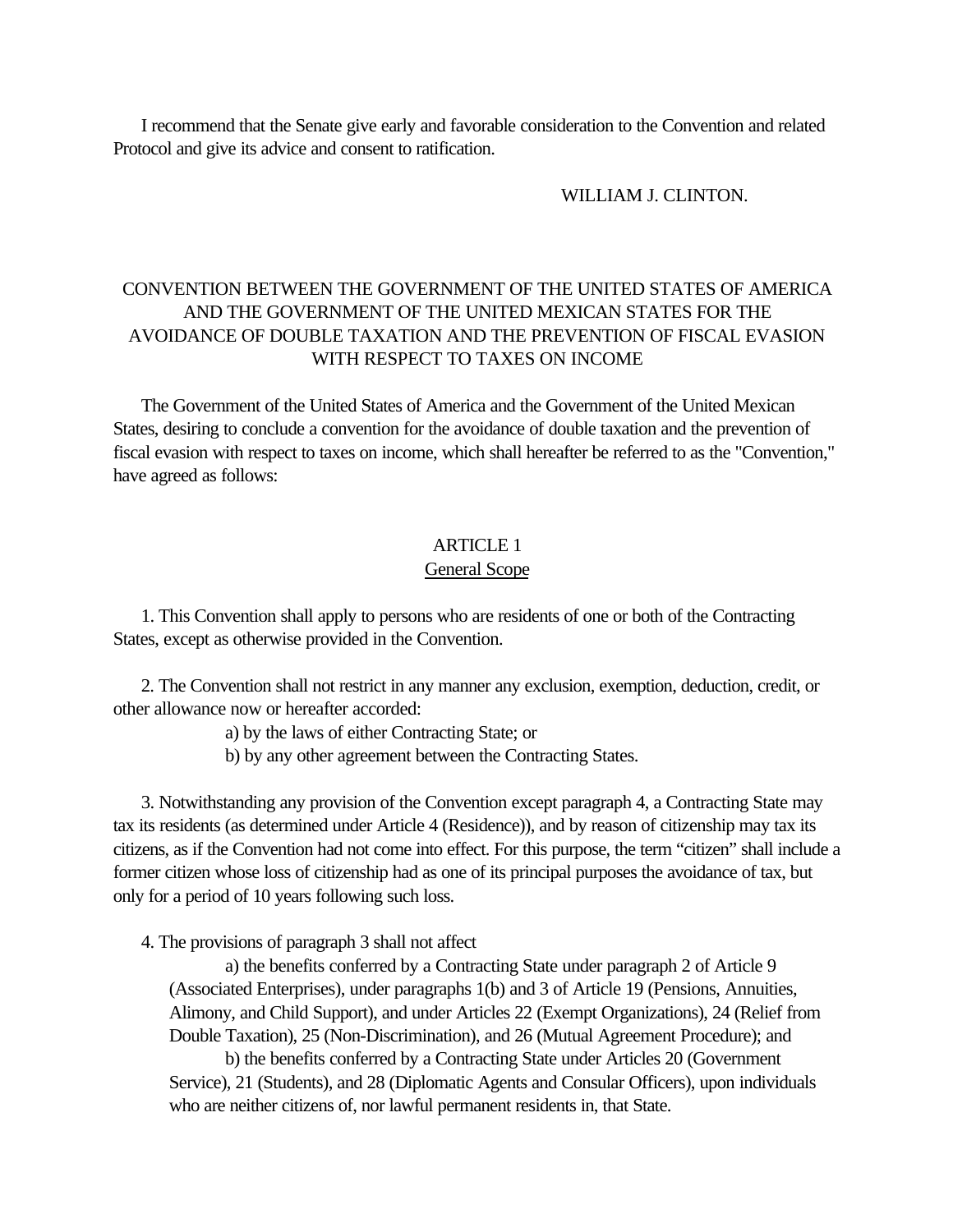## ARTICLE 2 Taxes Covered by the Convention

<span id="page-5-0"></span>1. This Convention applies to income taxes imposed by each of the Contracting States.

 2. There shall be regarded as taxes on income all taxes imposed on total income or any part of income, including tax on gains derived from the alienation of movable or immovable property.

3. The existing taxes to which this Convention shall apply are:

a) in the United States: the Federal income taxes imposed by the Internal Revenue Code (but excluding the accumulated earnings tax, the personal holding company tax, and social security taxes), and the excise taxes imposed on insurance premiums paid to foreign insurers and the excise taxes with respect to private foundations to the extent necessary to implement the provisions of paragraph 4 of Article 22 (Exempt Organizations). The Convention shall, however, apply to the excise taxes imposed on insurance premiums paid to foreign insurers only to the extent that the risks covered by such premiums are not reinsured with a person not entitled to exemption from such taxes under this or any other convention which applies to these taxes.

b) in Mexico: the income tax imposed by the Income Tax Law.

 4. The Convention shall apply also to any identical or substantially similar taxes which are imposed after the date of signature of the Convention in addition to, or in place of, the existing taxes. The competent authorities of the Contracting States shall notify each other of any significant changes which have been made in their respective taxation laws and of any official published material concerning the application of the Convention, including explanations, regulations, rulings, or judicial decisions.

### ARTICLE 3

### General Definitions

 1. For the purposes of this Convention, unless the context otherwise requires, it is understood that: a) the term "person" includes an individual or legal person, including a company, a

corporation, a trust, a partnership, an association, an estate, and any other body of persons; b) the term "company" means any body corporate or any entity which is treated as a

body corporate for tax purposes;

c) the terms "enterprise of Contracting State" and "enterprise of the other Contracting State" mean, respectively, an enterprise carried on by a resident of a Contracting State and an enterprise carried on by a resident of the other Contracting State;

d) the term "international traffic" means any transport by a ship or aircraft, except when such transport is solely between places in the other Contracting State;

e) the term "competent authority" means: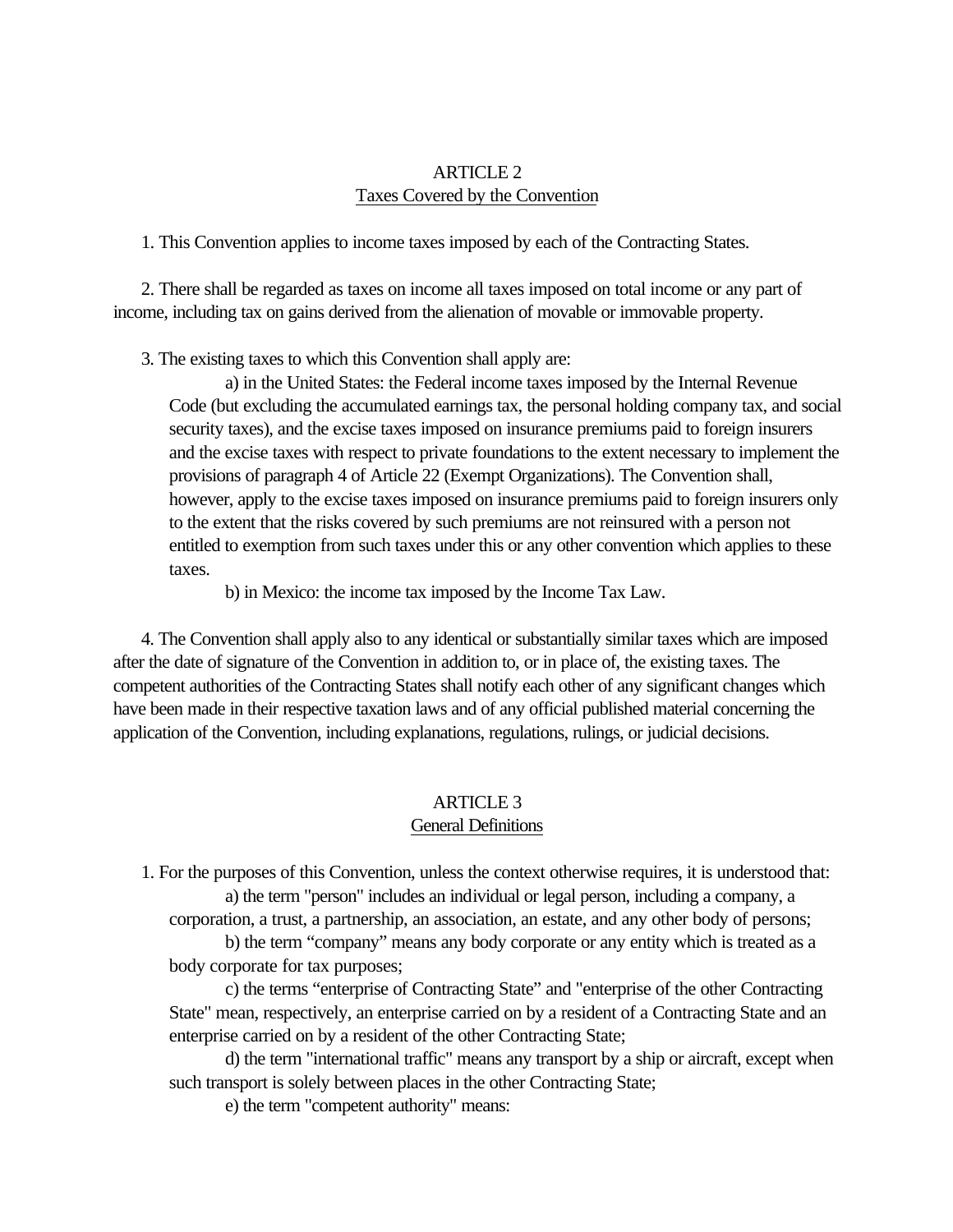<span id="page-6-0"></span>(i) in the United States, the Secretary of the Treasury or his authorized representative; and

(ii) in Mexico, the Ministry of Finance and Public Credit;

f) the term "United States" means the United States as defined in the Internal Revenue

Code;

g) the term "Mexico" means Mexico as defined in the Federal Fiscal Code; h) the term "national" means

(i) any individual possessing the nationality of a Contracting State; and

(ii) any legal person, association, or other entity deriving its status as such from the law in force in a Contracting State.

 2. As regards the application of the Convention by a Contracting State, any term not defined therein shall, unless the context otherwise requires, have the meaning which it has under the laws of that State concerning the taxes to which the Convention applies.

# ARTICLE 4

# Residence

 1. For the purposes of this Convention, the term "resident of a Contracting State" means any person who, under the laws of that State, is liable to tax therein by reason of his domicile, residence, place of management, place of incorporation, or any other criterion of a similar nature. However, this term does not include any person who is liable to tax in that State in respect only of income from sources in that State.

 2. Where by reason of the provisions of paragraph 1, an individual is a resident of both Contracting States, then his residence shall be determined as follows:

a) he shall be deemed to be a resident of the State in which he has a permanent home available to him; if he has a permanent home available to him in both Contracting States, he shall be deemed to be a resident of the State with which his personal and economic relations are closer (center of vital interests);

b) if the State in which he has his center of vital interests cannot be determined, or if he does not have a permanent home available to him in either State, he shall be deemed to be a resident of the State in which he has an habitual abode;

c) if he has an habitual abode in both States or in neither of them, he shall be deemed to be a resident of the State of which he is a national;

d) in any other case, the competent authorities of the Contracting States shall settle the question by mutual agreement.

 3. Where by reason of the provisions of paragraph 1 a person other than an individual is a resident of both Contracting States, such person shall not be treated as a resident of either Contracting State for purposes of this Convention.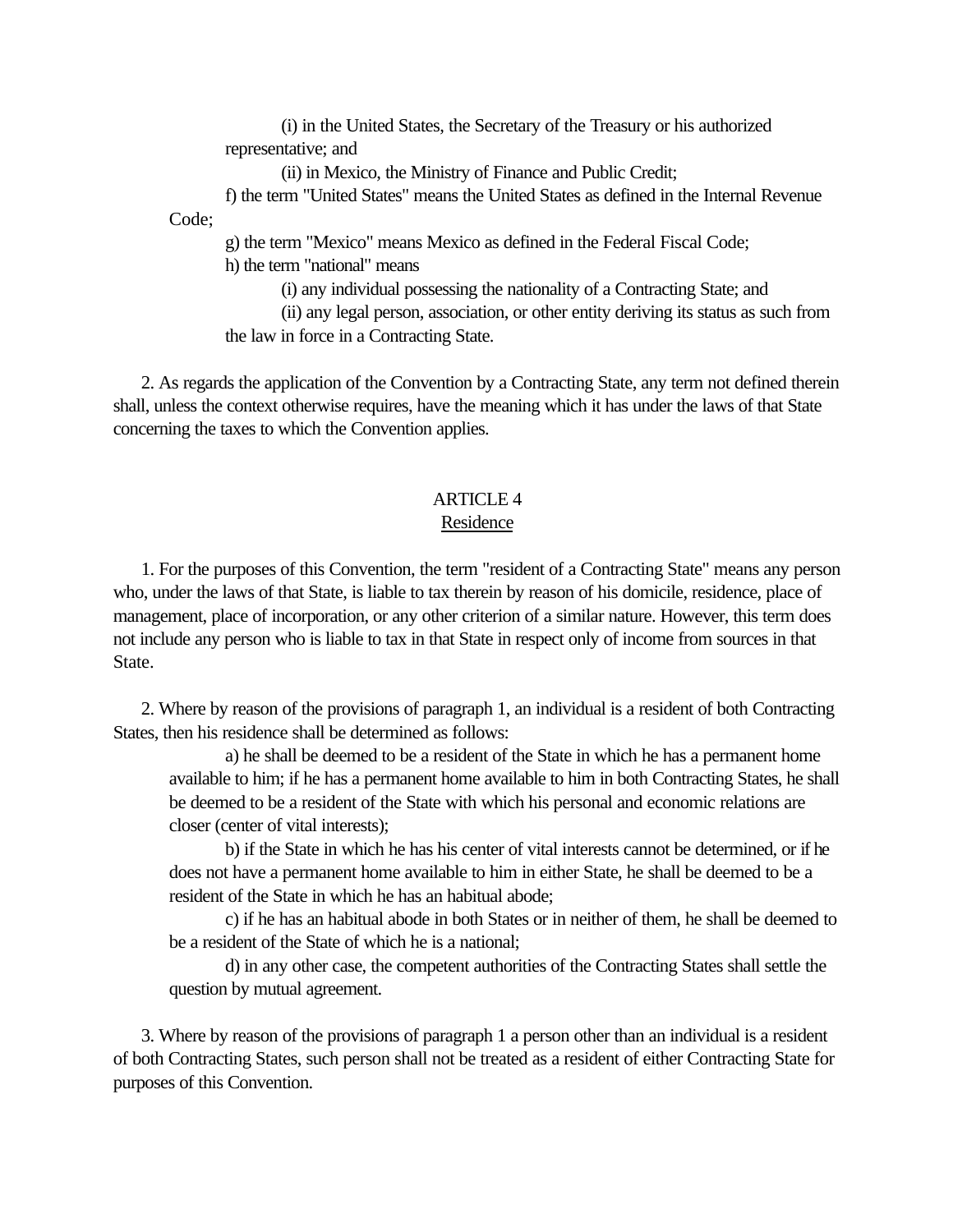# ARTICLE 5 Permanent Establishment

<span id="page-7-0"></span> 1. For the purposes of this Convention, the term "permanent establishment" means a fixed place of business through which the business of an enterprise is wholly or partly carried on.

2. The term "permanent establishment" includes, especially:

a) a place of management; b) a branch; c) an office; d) a factory; e) a workshop; and f) a mine, an oil or gas well, a quarry, or any other place of extraction of natural resources.

 3. The term "permanent establishment" shall also include a building site or construction or installation project, or an installation or drilling rig or ship used for the exploration or exploitation of natural resources, or supervisory activity in connection therewith, but only if such building site, construction or activity lasts more than six months.

 4. Notwithstanding the preceding provisions of this Article, the term "permanent establishment" shall be deemed not to include:

a) the use of facilities solely for the purpose of storage, display, or delivery of goods or merchandise belonging to the enterprise;

b) the maintenance of a stock of goods or merchandise belonging to the enterprise solely for the purpose of storage, display, or delivery;

c) the maintenance of a stock of goods or merchandise belonging to the enterprise solely for the purpose of processing by another enterprise;

d) the maintenance of a fixed place of business solely for the purpose of purchasing goods or merchandise, or of collecting information, for the enterprise;

e) the maintenance of a fixed place of business solely for the purpose of advertising, supplying information, scientific research, or for the preparations relating to the placement of loans, or for similar activities which have a preparatory or auxiliary character, for the enterprise;

f) the maintenance of a fixed place of business solely for any combination of the activities mentioned in subparagraphs (a) to (e), provided that the total activity of the combination is of a preparatory or auxiliary character.

 5. Notwithstanding the provisions of paragraphs 1 and 2, where a person - other than an agent of an independent status to whom paragraph 7 applies - is acting in a Contracting State on behalf of an enterprise of the other Contracting State, that enterprise shall be deemed to have a permanent establishment in the first-mentioned State in respect of any activities which that person undertakes for the enterprise, if such person: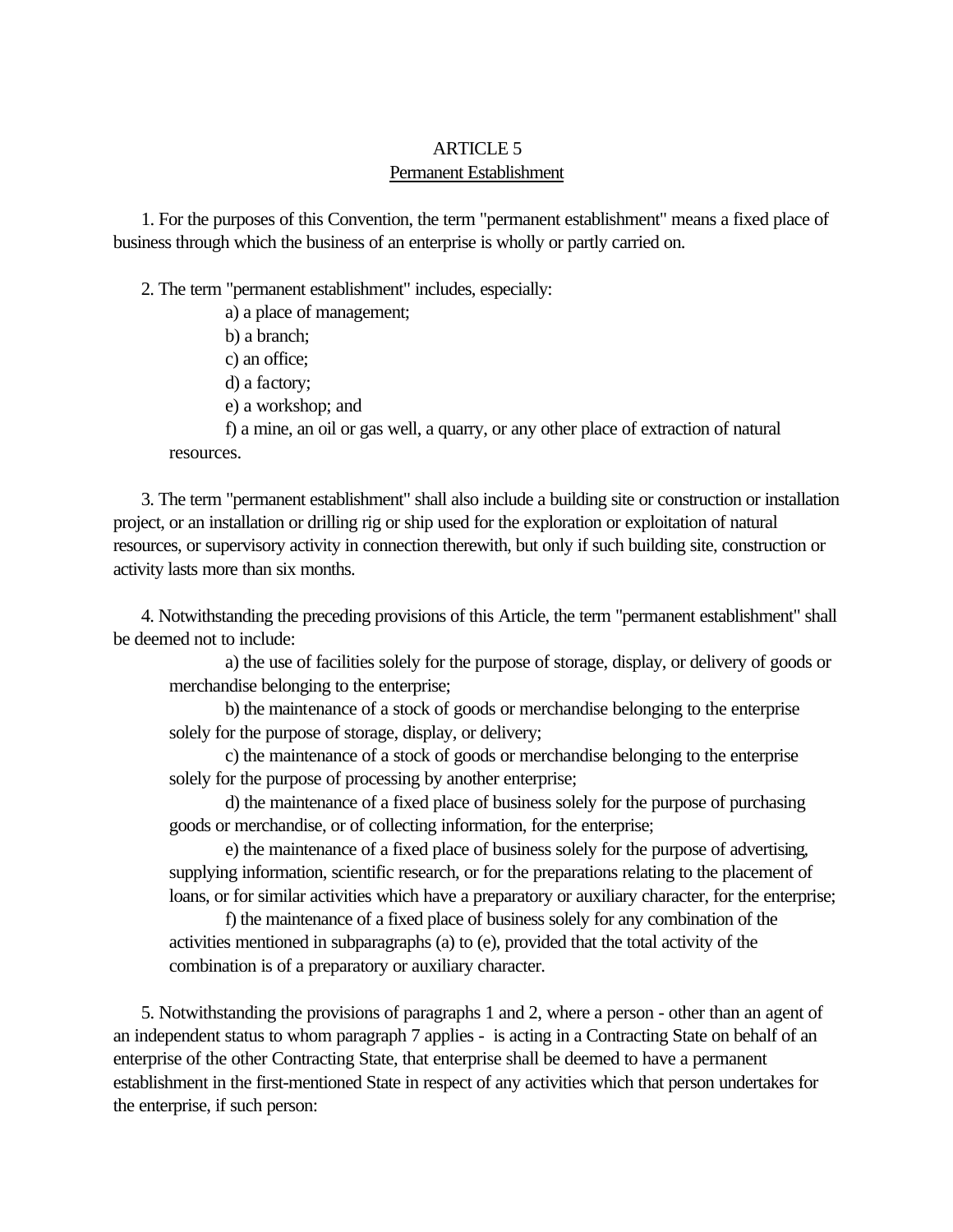<span id="page-8-0"></span>a) has and habitually exercises in that State an authority to conclude contracts in the name of the enterprise, unless the activities of such person are limited to those mentioned in paragraph 4 which, if exercised through a fixed place of business, would not make this fixed place of business a permanent establishment under the provisions of that paragraph; or

b) has no such authority but habitually processes in the first-mentioned State on behalf of the enterprise goods or merchandise maintained in that State by that enterprise, provided that such processing is carried on using assets furnished, directly or indirectly, by that enterprise or any associated enterprise.

 6. Notwithstanding the foregoing provisions of this Article, an insurance enterprise of a Contracting State shall, except in regard to reinsurance, be deemed to have a permanent establishment in the other Contracting State if it collects premiums in the territory of that other State or insures risks situated therein through a representative other than an agent of an independent status to whom paragraph 7 applies.

 7. An enterprise shall not be deemed to have a permanent establishment in a Contracting State merely because it carries on business in that State through a broker, general commission agent, or any other agent of an independent status, provided that such persons are acting in the ordinary course of their business and that in their commercial or financial relations with the enterprise conditions are not made or imposed that differ from those generally agreed to by independent agents.

 8. The fact that a company which is a resident of a Contracting State controls or is controlled by a company which is a resident of the other Contracting State, or which carries on business in that other State (whether through a permanent establishment or otherwise), shall not of itself constitute either company a permanent establishment of the other.

### ARTICLE 6 Income from Immovable Property (Real Property)

 1. Income derived by a resident of a Contracting State from immovable property (real property), including income from agriculture or forestry, situated in the other Contracting State may be taxed in that other State.

 2. The term "immovable property" shall have the meaning which it has under the law of the Contracting State in which the property in question is situated. The term shall in any case include property accessory to immovable property, livestock and equipment used in agriculture and forestry, rights to which the provisions of general law respecting landed property apply, usufruct of immovable property and rights to variable or fixed payments as consideration for the working of, or the right to work, mineral deposits, sources and other natural resources. Ships, boats, aircraft, and containers shall not be regarded as immovable property.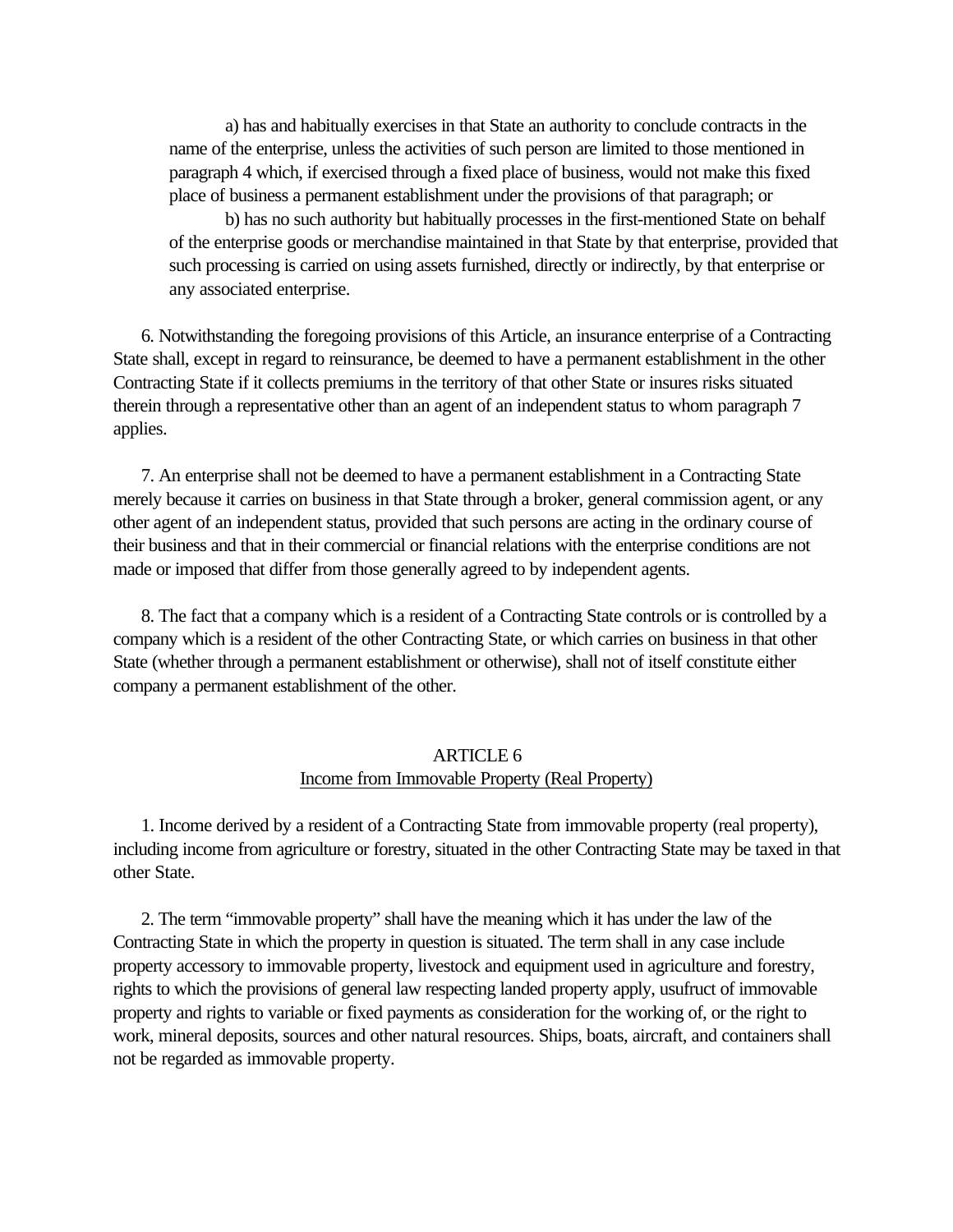<span id="page-9-0"></span> 3. The provisions of paragraph 1 shall apply to income derived from the direct use, letting, or use in any other form of immovable property.

 4. The provisions of paragraphs 1 and 3 shall also apply to the income from immovable property of an enterprise and to income from immovable property used for the performance of independent personal services.

 5. A resident of a Contracting State who is liable to tax in the other Contracting State on income from real property situated in the other Contracting State may elect for any taxable year to compute the tax on such income on a net basis as if such income were attributable to a permanent establishment in such other State. Any such election shall be binding for the taxable year of the election and all subsequent taxable years unless the competent authority of the Contracting State in which the immovable property is situated agrees to terminate the election.

#### ARTICLE 7

#### Business Profits

 1. The business profits of an enterprise of a Contracting State shall be taxable only in that State unless the enterprise carries on or has carried on business in the other Contracting State through a permanent establishment situated therein. If the enterprise carries on or has carried on business as aforesaid, the business profits of the enterprise may be taxed in the other State but only so much of them as is attributable to

a) that permanent establishment;

b) sales in that other State of goods or merchandise of the same or similar kind as the goods or merchandise sold through that permanent establishment.

However, the profits derived from the sales described in subparagraph (b) shall not be taxable in the other State if the enterprise demonstrates that such sales have been carried out for reasons other than obtaining a benefit under this Convention.

 2. Subject to the provisions of paragraph 3, where an enterprise of a Contracting State carries on or has carried on business in the other Contracting State through a permanent establishment situated therein, there shall in each Contracting State be attributed to that permanent establishment the business profits which it might be expected to make if it were a distinct and independent enterprise engaged in the same or similar activities under the same or similar conditions.

 3. In determining the business profits of a permanent establishment, there shall be allowed as deductions expenses which are incurred for the purposes of the permanent establishment, including executive and general administrative expenses so incurred, whether in the State in which the permanent establishment is situated or elsewhere. However, no such deduction shall be allowed in respect of such amounts, if any, paid (otherwise than towards reimbursement of actual expenses) by the permanent establishment to the head office of the enterprise or any of its other offices by way of royalties, fees or other similar payments in return for the use of patents or other rights, by way of commission, for specific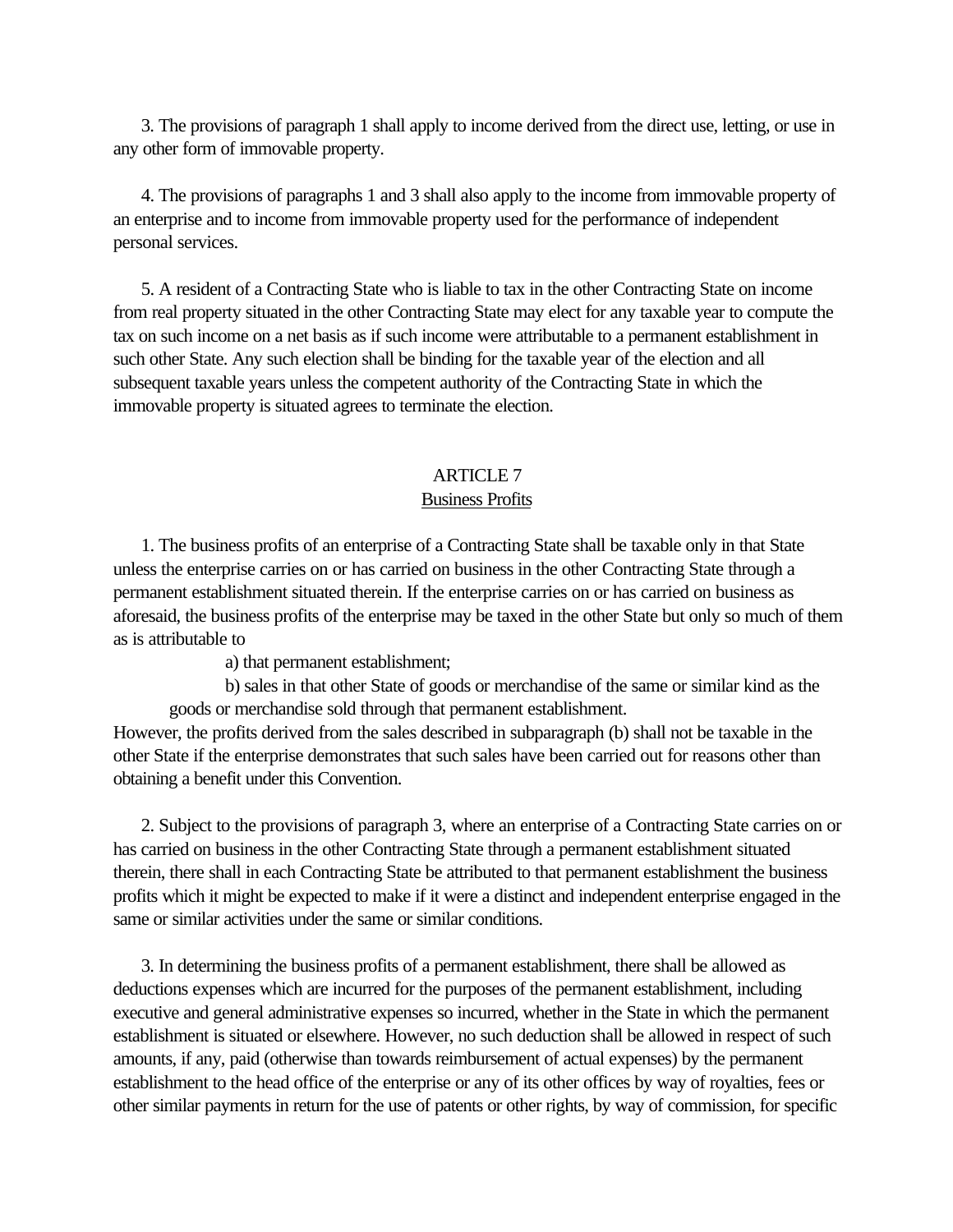<span id="page-10-0"></span>services performed or for management, or except in the case of a banking enterprise, by way of interest on moneys lent to the permanent establishment.

 4. No business profits shall be attributed to a permanent establishment by reason of the mere purchase by that permanent establishment of goods or merchandise for the enterprise.

 5. For the purposes of this Convention, the business profits to be attributed to the permanent establishment shall include only the profits or losses derived from the assets or activities of the permanent establishment and shall be determined by the same method year by year unless there is good and sufficient reason to the contrary.

 6. Where business profits include items of income which are dealt with separately in other Articles of the Convention, then the provisions of those Articles shall not be affected by the provisions of this Article.

### ARTICLE 8 Shipping and Air Transport

 1. Profits of an enterprise of a Contracting State from the operation of ships or aircraft in international traffic shall be taxable only in that State.

 2. For the purposes of this Article, profits from the operation of ships or aircraft in international traffic include profits derived from the rental of ships or aircraft on a full (time or voyage) basis. They also include profits from the rental of ships or aircraft on a bareboat basis if such ships or aircraft are operated in international traffic by the lessee and such rental profits are accessory to other profits described in paragraph 1. The operation of ships or aircraft in international traffic by an enterprise does not include transportation by any other means of transport provided directly by such enterprise or the provision of overnight accommodation.

 3. Profits of an enterprise of a Contracting State from the use, demurrage or rental of containers (including trailers, barges, and related equipment for the transport of containers) used in international traffic shall be taxable only in that State.

 4. The provisions of paragraphs 1 and 3 shall also apply to profits from participation in a pool, a joint business, or an international operating agency.

# ARTICLE 9 Associated Enterprises

1. Where: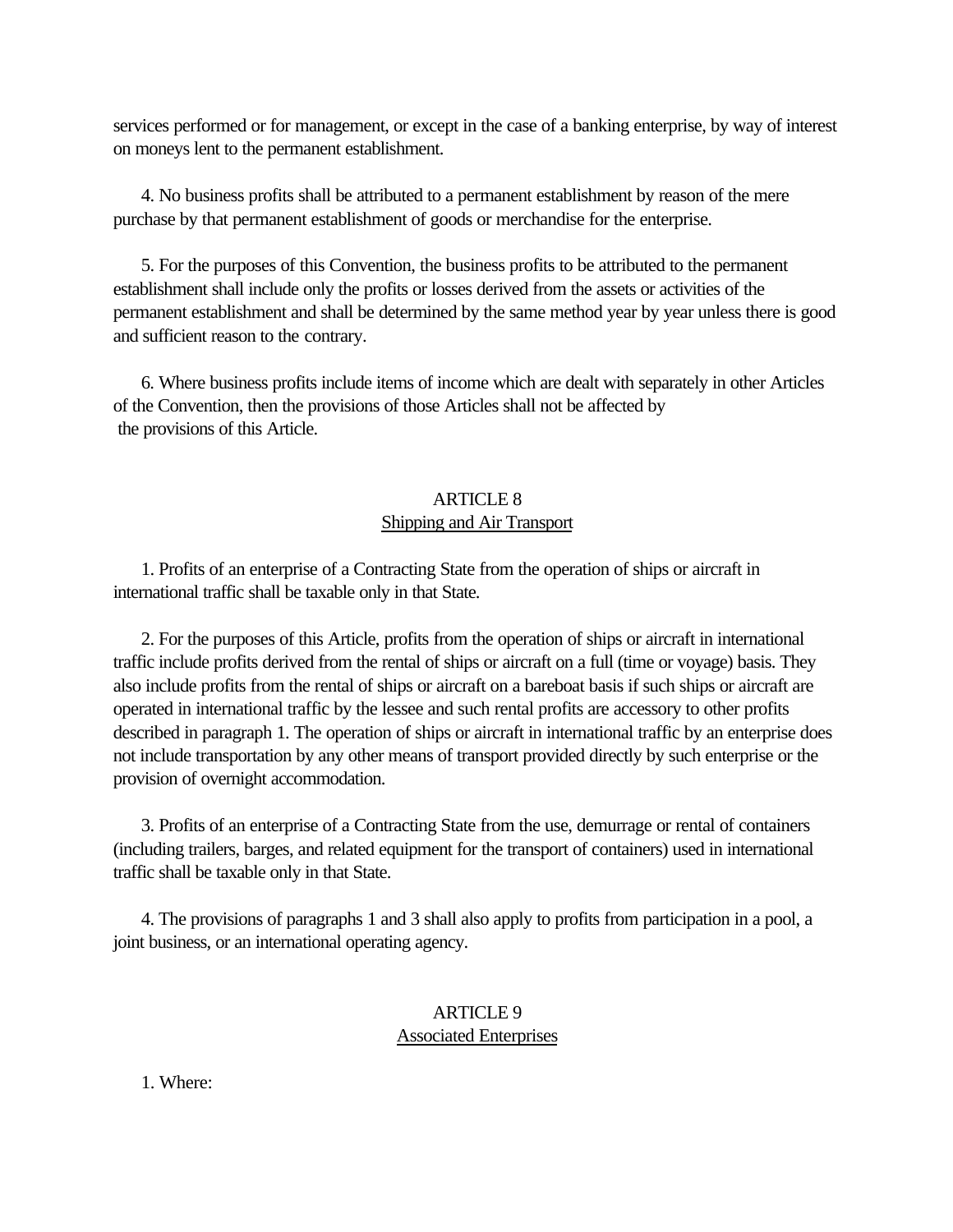a) an enterprise of a Contracting State participates directly or indirectly in the management, control, or capital of an enterprise of the other Contracting State; or

<span id="page-11-0"></span>b) the same persons participate directly or indirectly in the management, control, or capital of an enterprise of a Contracting State and an enterprise of the other Contracting State, and in either case conditions are made or imposed between the two enterprises in their commercial or financial relations which differ from those which would be made between independent enterprises, then any profits which, but for those conditions, would have accrued to one of the enterprises, but by reason of those conditions have not so accrued, may be included in the profits of that enterprise and taxed accordingly.

 2. Where a Contracting State includes in the profits of an enterprise of that State, and taxes accordingly, profits on which an enterprise of the other Contracting State has been charged to tax in that other State, and the profits so included are profits which would have accrued to the enterprise of the first-mentioned State if the conditions made between the two enterprises had been those which would have been made between independent enterprises, then that other State, shall in accordance with paragraph 2 of Article 26 (Mutual Agreement Procedure), make a corresponding adjustment to the amount of the tax charged therein on those profits if it agrees with the adjustment made by the firstmentioned Contracting State. In determining such adjustment, due regard shall be paid to the other provisions of this Convention and the competent authorities of the Contracting States shall if necessary consult each other.

 3. The provisions of paragraph I shall not limit any provisions of the law of either Contracting State which permit the distribution, apportionment, or allocation of income, deductions, credits, or allowances between persons, whether or not residents of a Contracting State, owned or controlled directly or indirectly by the same interests when necessary in order to prevent evasion of taxes or clearly to reflect the income of any such persons.

### ARTICLE 10 Dividends

 1. Dividends paid by a company which is a resident of a Contracting State to a resident of the other Contracting State may be taxed in that other State.

 2. Such dividends may also be taxed in the Contracting State of which the company paying the dividends is a resident, and according to the laws of that State. However, if the beneficial owner of the dividends is a resident of the other Contracting State, except as provided in paragraph 3, the tax so charged shall not exceed:

a) 5 percent of the gross amount of the dividend if the beneficial owner is a company which owns at least 10 percent of the voting stock of the company paying the dividends;

b) 10 percent of the gross amount of the dividends in other cases.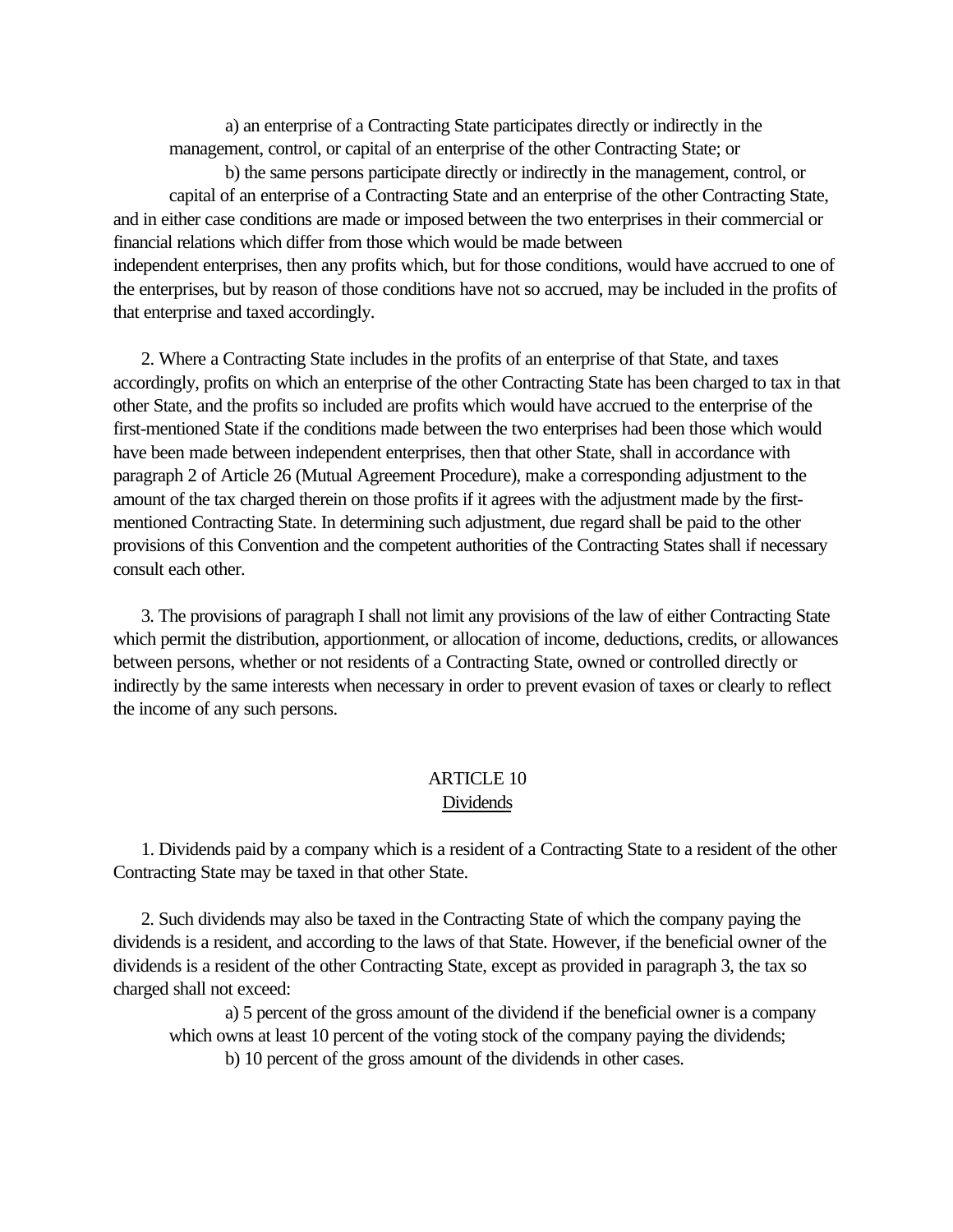<span id="page-12-0"></span>This paragraph shall not affect the taxation of the company in respect of the profits out of which the dividends are paid.

 3. For a period of five years from the date on which the provisions of this Article take effect, the rate of 15 percent will apply in place of the rate provided in subparagraph (b) of paragraph 2.

 4. The term "dividends" as used in this Article means income from shares or other rights, not being debt-claims, participating in profits, as well as income from other corporate rights which is subjected to the same taxation treatment as income from shares by the laws of the State of which the company making the distribution is a resident.

 5. The provisions of paragraphs 1, 2, and 3 shall not apply if the beneficial owner of the dividends, being a resident of a Contracting State, carries on or has carried on business in the other Contracting State, of which the company paying the dividends is a resident, through a permanent establishment situated therein, or performs or has performed in that other State independent personal services from a fixed base situated therein, and the dividends are attributable to such permanent establishment or fixed base. In such case the provisions of Article 7 (Business Profits) or Article 14 (Independent Personal Services), as the case may be, shall apply.

 6. A Contracting State may not impose any tax on dividends paid by a company which is not a resident of that State, except insofar as the dividends are paid to a resident of that State or the dividends are attributable to a permanent establishment or a fixed base situated in that State.

### ARTICLE 11

### Interest

 1. Interest arising in a Contracting State and paid to a resident of the other Contracting State may be taxed in that other State.

 2. Such interest may also be taxed in the Contracting State in which it arises and according to the laws of that State. However, if the beneficial owner of the interest is a resident of the other Contracting State, except as provided in paragraph 3 the tax so charged shall not exceed:

a) 4.9 percent of the gross amount of interest derived from:

(i) loans granted by banks, including investment banks and savings banks, and insurance companies;

(ii) bonds or securities that are regularly and substantially traded on a recognized securities market;

b) 10 percent of the gross amount of interest if the beneficial owner is not a person described in subparagraph (a) and the interest is:

(i) paid by banks, including in vestment banks and savings banks;

(ii) paid by the purchaser of machinery and equipment to a beneficial owner that is the seller of the machinery and equipment in connection with a sale on credit; and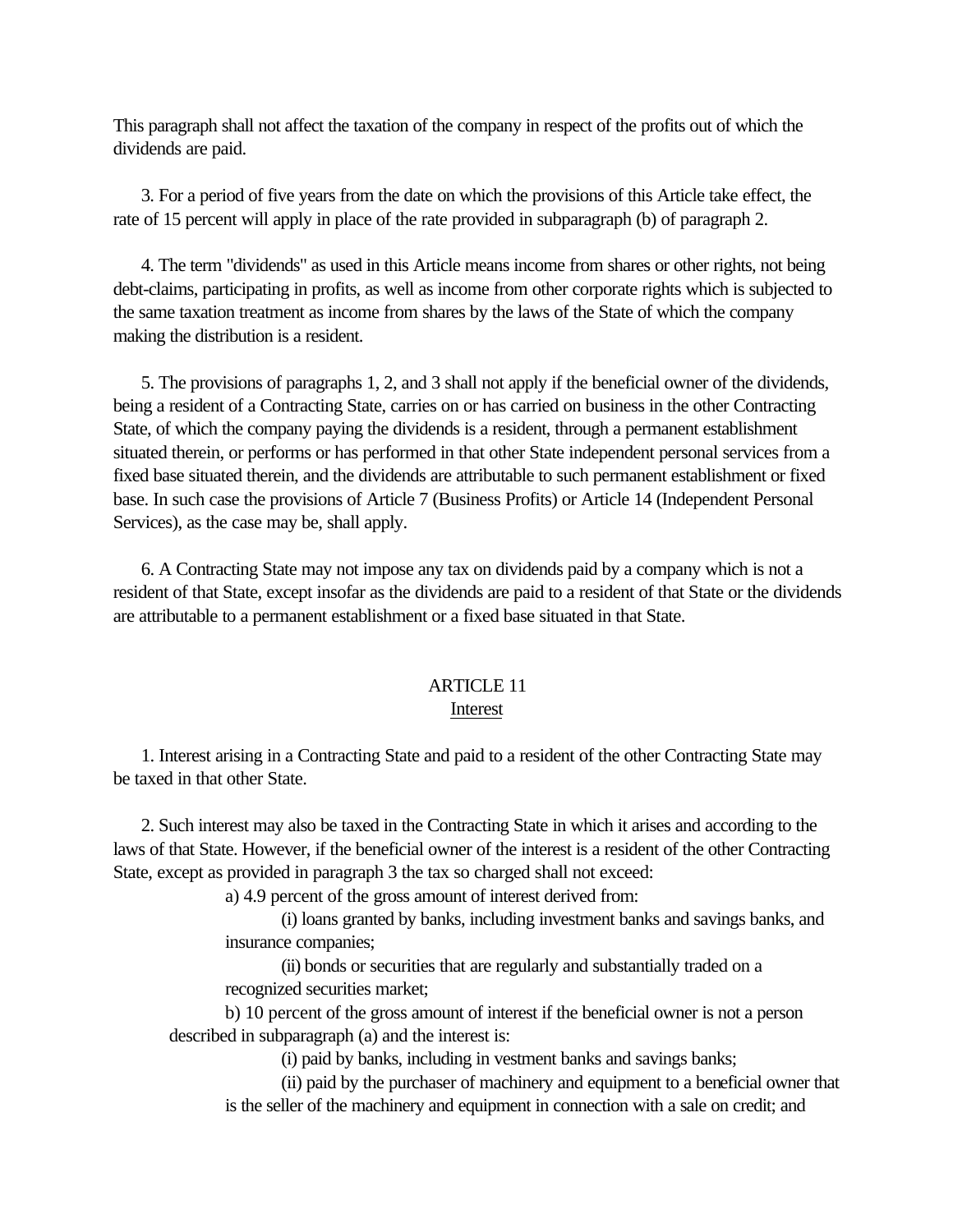c) 15 percent of the gross amount of the interest in all other cases.

For purposes of this paragraph, interest paid on back-to-back loans will be taxed in accordance with the domestic law of the State in which the interest arises.

3. For a period of five years from the date on which the provisions of this Article take effect:

a) the rate of 10 percent shall apply in place of the rate provided in subparagraph (a) of paragraph 2; and

b) the rate of 15 percent shall apply in place of the rate provided in subparagraph (b) of paragraph 2.

 4. Notwithstanding the provisions of paragraphs 2 and 3, interest referred to in paragraph 1 may only be taxed in the Contracting State in which the beneficial owner is a resident if:

a) the beneficial owner is a Contracting State, a political subdivision or local authority;

b) the interest is paid by any of the persons mentioned in subparagraph (a);

c) the beneficial owner is a trust, company, or other organization constituted and operated exclusively to administer or provide benefits under one or more plans established to provide pension, retirement or other employee benefits and its income is generally exempt from tax in that Contracting State;

d) the interest arises in the United States and is paid in respect of a loan for a period of not less than three years made, guaranteed, or insured, or a credit for such period extended, guaranteed, or insured, by the Banco Nacional de Comercio Exterior, S.N.C. or Nacional Financiera, S.N.C.; or

e) the interest arises in Mexico and is paid in respect of the loan for a period of not less than three years made, guaranteed, or insured, or a credit for such period extended, guaranteed, or insured, by the Export-Import Bank or the Overseas Private Investment Corporation.

 5. The term "interest" as used in this Convention means income from debt-claims of every kind, whether or not secured by a mortgage and whether or not carrying a right to participate in the debtor's profits, and in particular, income from government securities, and income from bonds or debentures, including premiums or prizes attaching to such securities, bonds, or debentures, as well as all other income that is treated as income from money lent by the taxation law of the Contracting State in which the income arises.

 6. The provisions of paragraphs 1, 2 and 3 shall not apply if the beneficial owner of the interest, being a resident of a Contracting State, carries on or has carried on business in the other Contracting State, in which the interest arises, through a permanent establishment situated therein, or performs or has performed in that other State independent personal services from a fixed base situated therein, and the interest is attributable to such permanent establishment or fixed base. In such case the provisions of Article 7 (Business Profits) or Article 14 (Independent Personal Services), as the case may be, shall apply.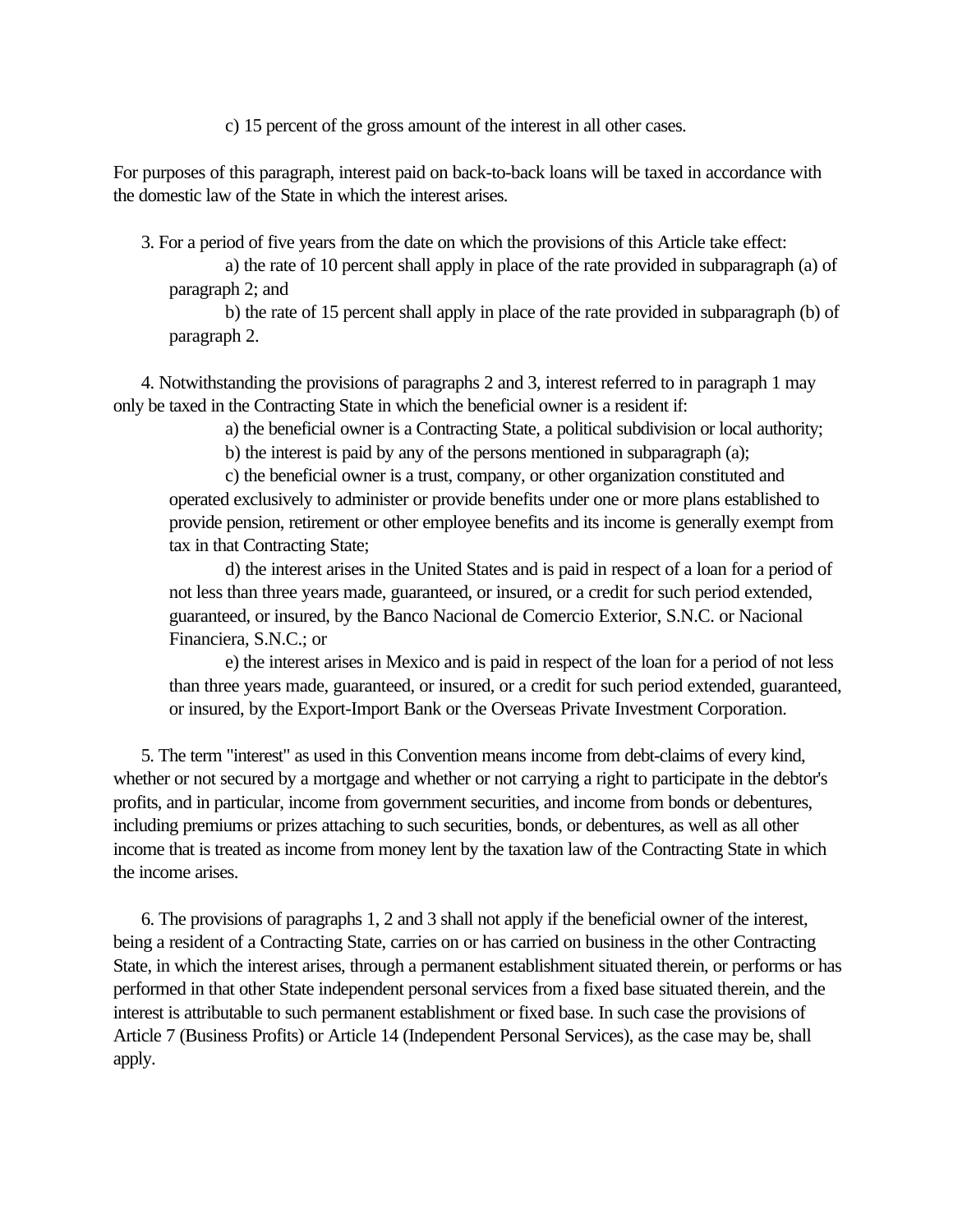<span id="page-14-0"></span> 7. Interest shall be deemed to arise in a Contracting State when the payer is that State itself or a political subdivision, local authority, or resident of that State. Where, however, the person paying the interest, whether he is a resident of a Contracting State or not, has in a Contracting State permanent establishment or a fixed base and such interest is borne by such permanent establishment or fixed base, then such interest shall be deemed to arise in the State in which the permanent establishment or fixed base is situated.

 8. Where there is a special relationship between the payer and the beneficial owner or between both of them and some other person and the amount of the interest, for whatever reason, exceeds the amount which would have been agreed upon by the payer and the beneficial owner in the absence of such relationship, the provisions of this Article shall apply only to the last mentioned amount. In such case the excess part of the payments shall remain taxable according to the laws of each Contracting State, due regard being had to the other provisions of this Convention.

# ARTICLE 11A Branch Tax

 1. A company which is a resident of a Contracting State may be subject in the other Contracting State to a tax in addition to the tax allowable under the other provisions of this Convention.

2. Such additional tax, however, may not exceed:

a) 5 percent of the "dividend equivalent amount" of the business profits of the company which are effectively connected (or treated as effectively connected) with the conduct of a trade or business in the other Contracting State and which are either attributable to a permanent establishment in that other State or subject to a tax in that other State under Article 6 (Income from Immovable Property (Real Property)) or Artide 13 (Capital Gains); and

b) 10 percent of the excess, if any, of:

(i) interest deductible in one or more taxable years in computing the corporation's profits that are either attributable to a permanent establishment in the other Contracting State or subject to tax in that other State under Article 6 (Income from Immovable Property (Real Property)) or Article 13 (Capital Gains), over

(ii) the interest paid by or from such permanent establishment or trade or business. In the case of the persons referred to in subparagraph (a)(i) of paragraph 2 of Article 11 (Interest), the tax imposed under this subparagraph shall not be levied at a rate in excess of 4.9 percent, after a period of five years from the date on which Article 11 takes effect.

# ARTICLE 12 **Royalties**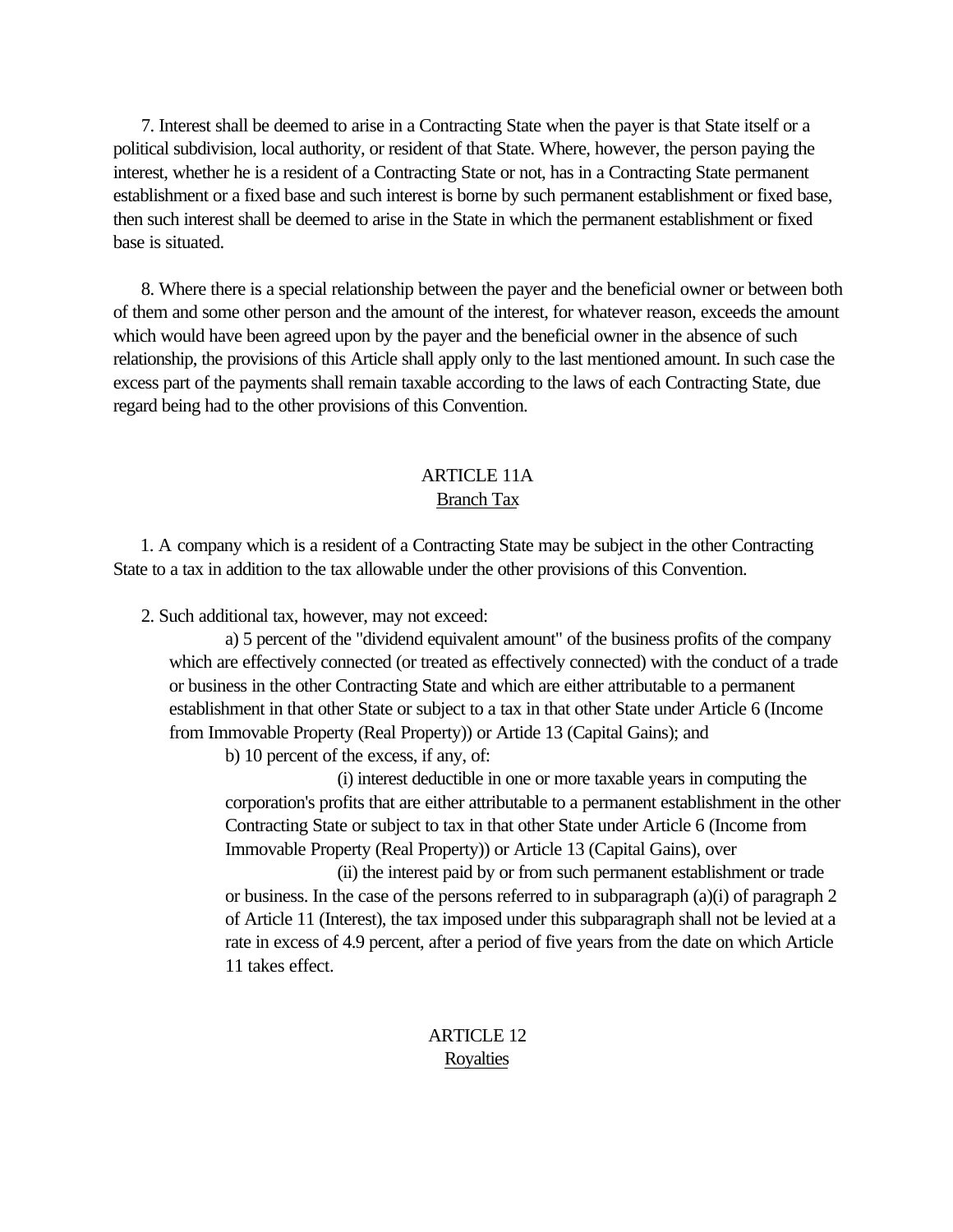1. Royalties arising in a Contracting State and paid to a resident of the other Contracting State may be taxed in that other State.

 2. However, such royalties may also be taxed in the Contracting State in which they arise and according to the laws of that State, but if the beneficial owner is a resident of the other Contracting State, the tax so charged shall not exceed 10 percent of the gross amount of the royalty.

 3. The term "royalties" as used in this Convention means payments of any kind received as a consideration for the use of, or the right to use, any copyright of literary, artistic, or scientific work, including motion picture films and works on film or tapes or other means of reproduction for use in connection with television, any patent, trademark, design or model, plan, secret formula or process, or other like right or property, or for information concerning industrial, commercial, or scientific experience as well as for the use of or the right to use industrial, commercial, or scientific equipment not constituting immovable property referred to in Article 6. The term "royalties" also includes gains derived from the alienation of any such right or property which are contingent on the productivity, use, or disposition thereof.

 4. The provisions of paragraphs 1 and 2 shall not apply if the beneficial owner of the royalties, being a resident of a Contracting State, carries on or has carried on business in the other Contracting State, in which the royalties arise, through a permanent establishment situated therein, or performs or has performed in that other State independent personal services from a fixed base situated therein, and the royalties are attributable to such permanent establishment or fixed base. In such case the provisions of Article 7 (Business Profits) or Article 14 (Independent Personal Services), as the case may be, shall apply.

 5. Where there is a special relationship between the payer and the beneficial owner or between both of them and some other person and the amount of the royalties, for whatever reason, exceeds the amount which would have been agreed upon by the payer and the beneficial owner in the absence of such relationship, the provisions of this Article shall apply only to the last mentioned amount. In such case the excess part of the payments shall remain taxable according to the laws of each Contracting State, due regard being had to the other provisions of the Convention.

 6. Royalties shall be deemed to arise in a Contracting State when the payer is that State itself, a political subdivision, a local authority or a resident of that State. However,

a) Where the person paying the royalties, whether he is a resident of a Contracting State or not, has in a Contracting State a permanent establishment or a fixed base in connection with which the liability to pay the royalties was incurred, and such royalties are borne by such permanent establishment or fixed base, then such royalties shall be deemed to arise in that State in which the permanent establishment or fixed base is situated; or

b) where subparagraph (a) does not operate to deem royalties as arising in either Contracting State and the royalties relate to the use of, or the right to use, in one of the Contracting States, any property or right described in paragraph 3, they shall be deemed to arise in that State.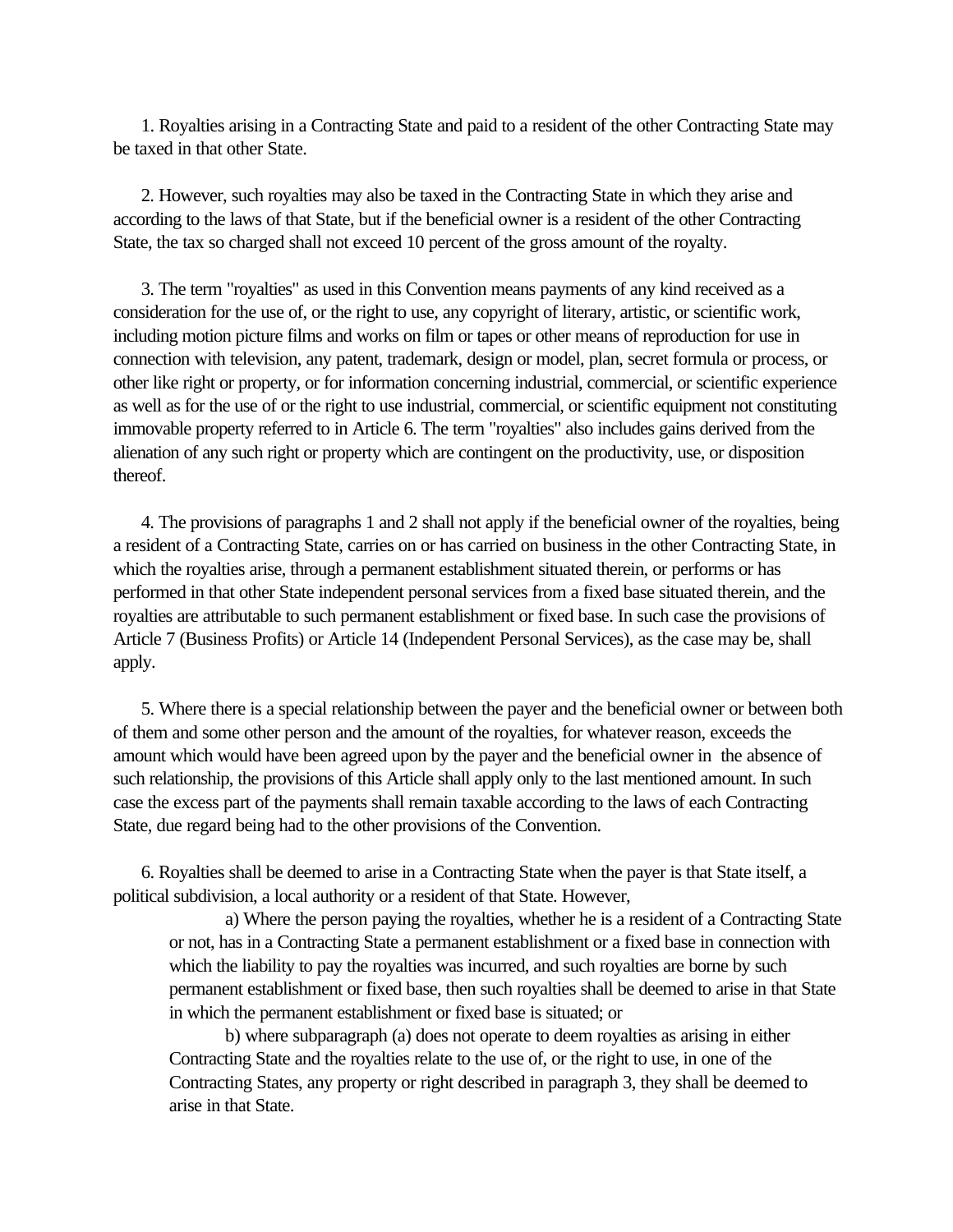# ARTICLE 13 Capital Gains

<span id="page-16-0"></span> 1. Gains derived by a resident of a Contracting State from the alienation of immovable property, as defined in Article 6, and situated in the other Contracting State may be taxed in that other State.

 2. For the purposes of this Article, the term "immovable property situated in the other Contracting State" includes:

a) immovable property referred to in Article 6 (Income from Immovable Property (Real Property)) which is situated in that other Contracting State,

b) an interest in a partnership, trust, or estate to the extent that its assets consist of immovable property situated in that other State,

c) shares or comparable interests in a company or other legal person that is, or is treated as, a resident of that other Contracting State, the assets of which company consist or consisted at least 50 percent, by value, of immovable property situated in that other Contracting State, and

d) any other right that allows the use or enjoyment of immovable property situated in that other Contracting State.

 3. Gains from the alienation of personal property which are attributable to a permanent establishment which an enterprise of a Contracting State has or had in the other Contracting State, or which are attributable to a fixed base which is or was available to a resident of a Contracting State in the other Contracting State for the purpose of performing independent personal services, and gains from the alienation of such a permanent establishment (alone or with the whole enterprise) or such a fixed base, may be taxed in that other State.

 4. In addition to gains taxable in accordance with the provisions of the preceding paragraphs of this Article, gains derived by a resident of a Contracting State from the alienation of stock, participation, or other rights in the capital of a company or other legal person which is a resident of the other Contracting State may be taxed in that other Contracting State if the recipient of the gain, during the 12 month period preceding such alienation, had a participation, directly or indirectly, of at least 25 percent in the capital of that company or other legal person. Such gains shall be deemed to arise in that other State to the extent necessary to avoid double taxation.

 5. Gains derived by an enterprise of a Contracting State from the alienation of ships, aircraft, and containers (including trailers, barges, and related equipment for the transport of containers) used principally in international traffic shall be taxable only in that State.

 6. Gains described in Article 12 (Royalties) shall be taxable only in accordance with the provisions of Article 12.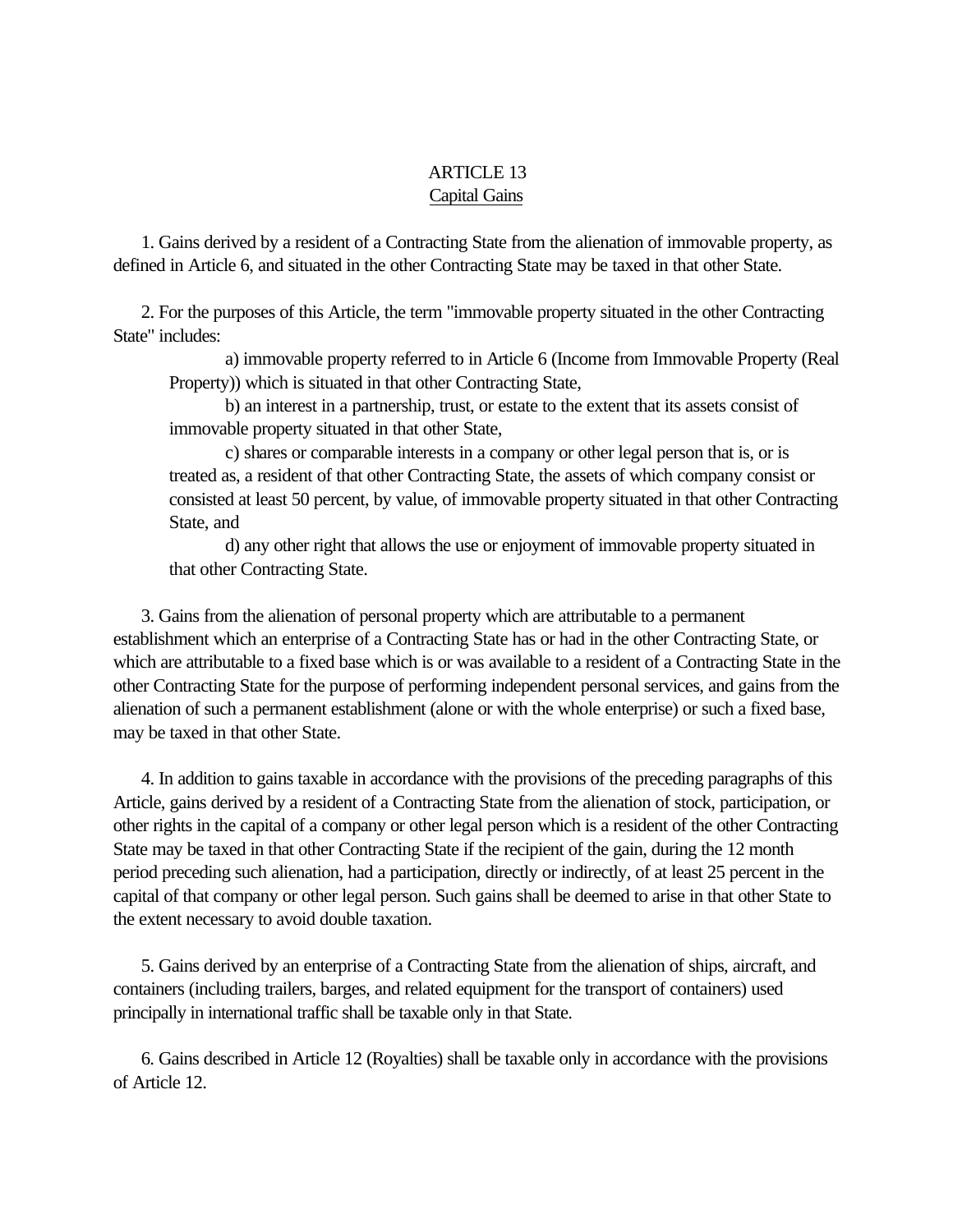<span id="page-17-0"></span> 7. Gains from the alienation of any property other than property referred to in paragraphs 1 through 6 shall be taxable only in the Contracting State of which the alienator is a resident.

# ARTICLE 14 Independent Personal Services

 1. Income derived by an individual who is a resident of a Contracting State from the performance of personal services or other activities of a similar nature in an independent capacity shall be taxable only in that State, unless:

a) such resident has a fixed base in the other Contracting State which he regularly makes use of in the course of performing his activities; in such case, the other State may tax the income from services performed in that other State which is attributable to that fixed base; or b) the resident is present in the other Contracting State for a period or periods exceeding in the aggregate 183 days within a 12 month period; in such case, the other State

may tax the income attributable to activities performed in that other State.

 2. The term "personal services" includes especially independent scientific, literary or artistic activities, educational or teaching activities, as well as independent activities of physicians, lawyers, engineers, architects, dentists and accountants.

# ARTICLE 15 Dependent Personal Services

 1. Subject to the provisions of Articles 16 (Directors' Fees), 19 (Pensions, Annuities, Alimony, and Child Support) and 20 (Government Service), salaries, wages, and other similar remuneration derived by a resident of a Contracting State in respect of an employment shall be taxable only in that State unless the employment is exercised in the other Contracting State. If the employment is so exercised, such remuneration as is derived therefrom may be taxed in that other State.

 2. Notwithstanding the provisions of paragraph 1, remuneration derived by a resident of a Contracting State in respect of an employment exercised in the other Contracting State shall be taxable only in the first-mentioned State if:

a) the recipient is present in the other State for a period or periods not exceeding in the aggregate 183 days in a 12 month period;

b) the remuneration is paid by, or on behalf of, an employer who is not a resident of the other State; and

c) the remuneration is not borne by a permanent establishment or a fixed base which the employer has in the other State.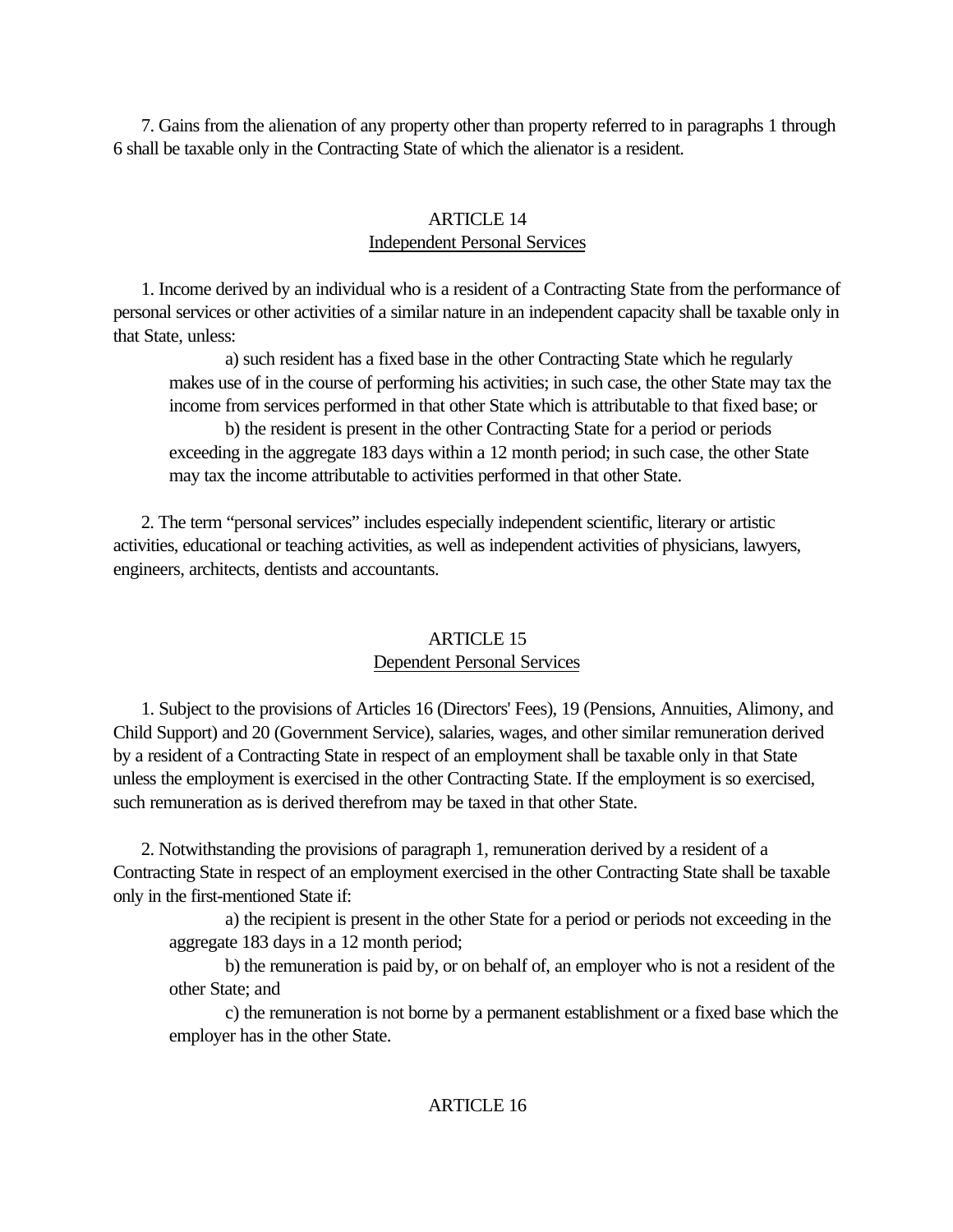#### Directors Fees

<span id="page-18-0"></span> Directors' fees and similar payments derived by a resident of a Contracting State for services performed outside such Contracting State in his capacity as a director or overseer of a company which is a resident of the other Contracting State may be taxed in that other State.

### ARTICLE 17

### Limitation on Benefits

 1. A person that is a resident of a Contracting State and derives income from the other Contracting State shall be entitled under this Convention to relief from taxation in that other Contracting State only if such person is:

a) an individual;

b) a Contracting State, or a political subdivision or local authority thereof;

c) engaged in the active conduct of a trade or business in the first-mentioned State (other than the business of making or managing investments, unless these activities are banking or insurance activities carried on by a bank or insurance company) and the income derived from the other Contracting State is derived in connection with, or is incidental to, that trade or business;

d) either

(i) a company in whose principal class of shares there is substantial and regular trading on a recognized securities exchange located in either of the States;

(ii) a company which is wholly owned, directly or indirectly, by a resident of that Contracting State in whose principal class of shares there is such substantial and regular trading on a recognized securities exchange located in either of the States; or

(iii) a company which is

A) wholly owned, directly or indirectly, by residents of any state that is a party to the North American Free Trade Agreement ("NAFTA") in whose, principal class of shares there is such substantial and regular trading on a recognized securities exchange; and

B) more than 50 percent owned, directly or indirectly, by residents of either Contracting State in whose principal class of shares there is such substantial and regular trading on a recognized securities exchange located in such a State;

e) an entity that is a not-for-profit organization (including a pension fund or private foundation) and that, by virtue of that status, is generally exempt from income taxation in its Contracting State of residence, provided that more than half of the beneficiaries, members or participants, if any, in such organization are entitled, under this Article, to the benefits of this Convention;

f) a person that satisfies both of the following conditions:

(i) more than 50 percent of the beneficial interest in such person (or in the case of a company, more than 50 percent of the number of shares of each class of the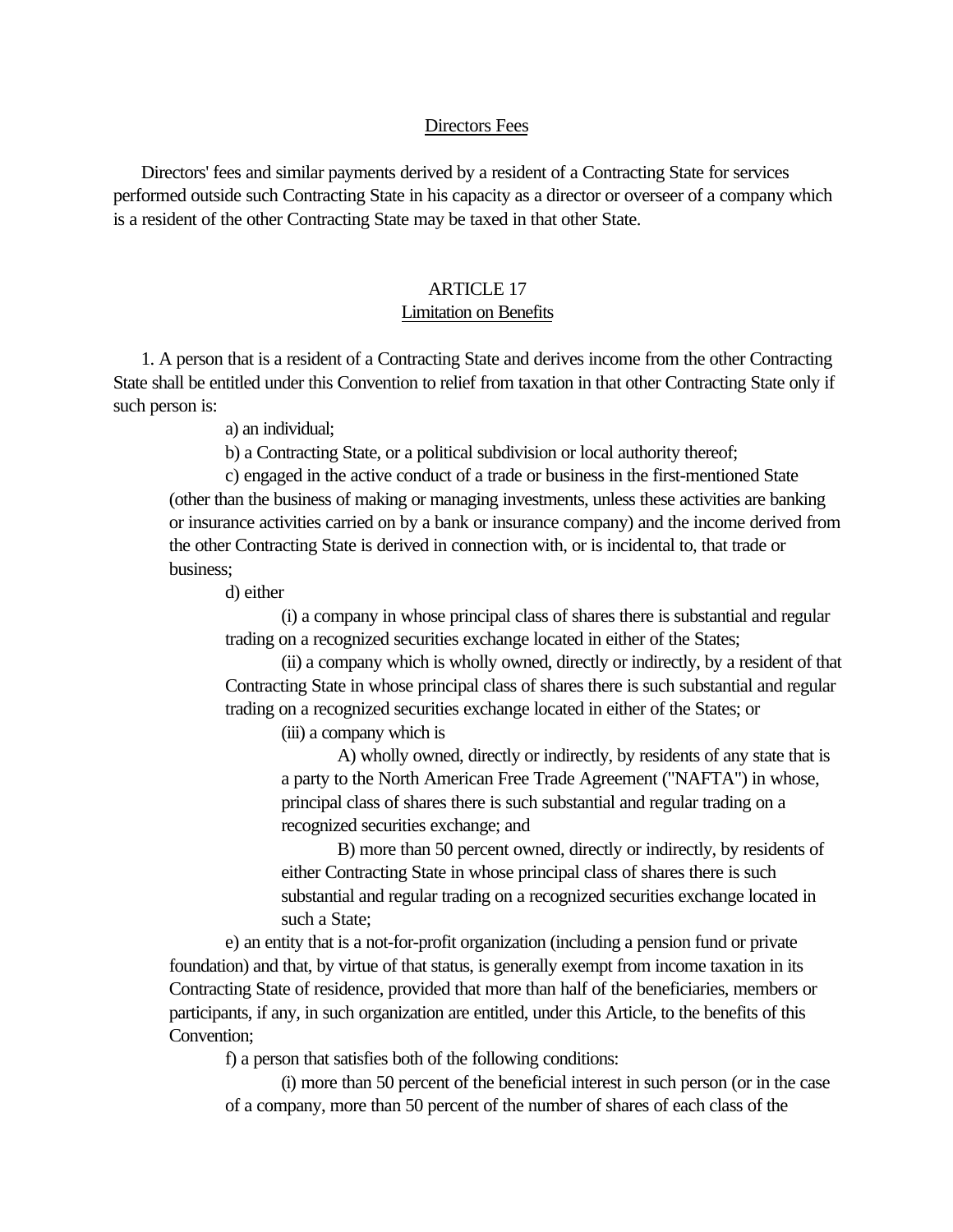company's shares) is owned, directly or indirectly, by persons entitled to the benefits of this Convention under subparagraphs (a), (b), (d) or (e); and

(ii) less than 50 percent of the gross income of such person is used, directly or indirectly, to meet liabilities (including liabilities for interest or royalties) to persons not entitled to the benefits of this Convention under subparagraphs (a), (b), (d) or (e); or g) a person claiming benefits under Articles 10 (Dividends), 11 (Interest), 11A (Branch Tax), or 12 (Royalties) that satisfies the following conditions:

(i) more than 30 percent of the beneficial interest in such person (or, in the case of a company, more than 30 percent of the number of shares of each class of the company's shares) is owned, directly or indirectly, by persons resident in a Contracting State and entitled to the benefits of this Convention under subparagraphs (a), (b), (d), or  $(e)$ ;

(ii) more than 60 percent of the beneficial interest in such person (or, in the case of a company, more than 60 percent of the number of shares of each class of the company's shares) is owned, directly or indirectly, by persons resident in a state that is a party to NAFTA; and

(iii)

A) less than 70 percent of the gross income of such person is used directly or indirectly to meet liabilities (including liabilities for interest or royalties) to persons that are not entitled to the benefits of this Convention under subparagraphs  $(a)$ ,  $(b)$ ,  $(d)$ ,  $or$   $(e)$ ; and

B) less than 40 percent of the gross income of such person is used directly or indirectly to meet liabilities (including liabilities for interest or royalties) to persons that are neither entitled to the benefits of this Convention under subparagraphs (a), (b), (d), or (e) nor residents of a state that is a party to NAFTA.

A resident of a state that is a party to NAFTA shall only be considered as owning a beneficial interest (or share) under subparagraph  $(g)(ii)$  if that state has a comprehensive income tax Convention with the Contracting State from which the income is derived and if the particular dividend, profit or income subject to the branch tax, interest, or royalty payment, in respect of which benefits under this Convention are claimed, would be subject to a rate of tax under that Convention that is no less favorable than the rate of tax applicable to such resident under Articles 10 (Dividends), 11 (Interest), 1lA (Branch Tax), or 12 (Royalties) of this Convention.

 2. A person which is not entitled to the benefits of the Convention pursuant to the provisions of paragraph 1 may, nevertheless, demonstrate to the competent authority of the State in which the income arises that such person should be granted the benefits of the Convention. For this purpose, one of the factors the competent authorities shall take into account is whether the establishment, acquisition, and maintenance of such person and the conduct of its operations did not have as one of its principal purposes the obtaining of benefits under the Convention.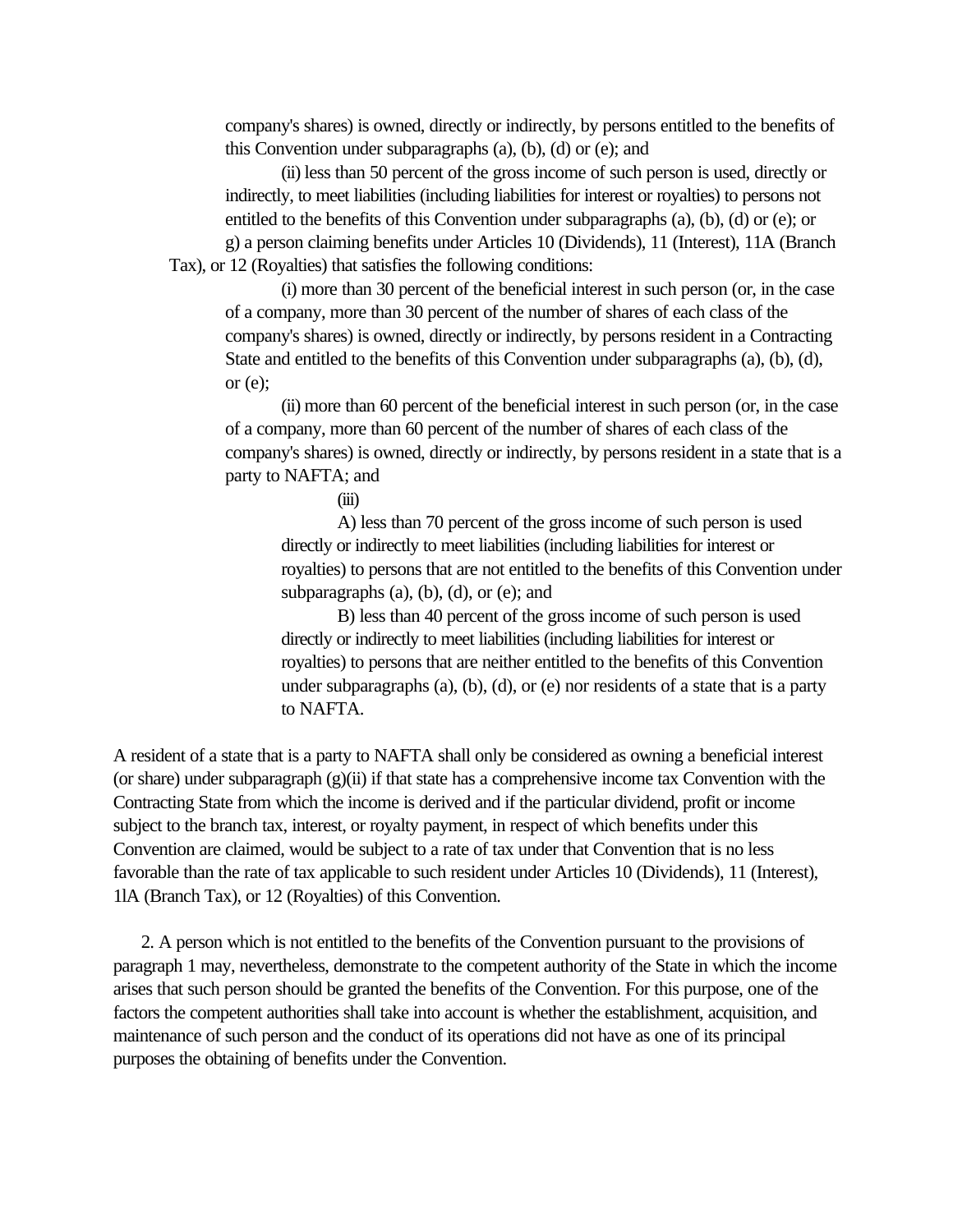# ARTICLE 18 Artistes and Athletes

<span id="page-20-0"></span> 1. Notwithstanding the provisions of Articles 14 (Independent Personal Services) and 15 (Dependent Personal Services), income derived by a resident of a Contracting State as an entertainer, such as a theatre, motion picture, radio, or television artiste, or a musician, or as an athlete, from his personal activities as such exercised in the other Contracting State, may be taxed in that other State, except where the amount of the remuneration derived by such entertainer or athlete, including expenses reimbursed to him or borne on his behalf, from such activities does not exceed \$3,000 United States dollars or its equivalent in Mexican pesos for the taxable year concerned. The other Contracting State may impose tax by withholding on the entire amount of all gross receipts derived by such entertainer or athlete during the taxable year concerned, provided that such entertainer or athlete is entitled to receive a refund of such taxes when there is no tax liability for such taxable year in accordance with the provisions of this Convention.

 2. Where income in respect of activities exercised by an entertainer or an athlete in his capacity as such accrues not to the entertainer or athlete but to another person, that income of that other person may, notwithstanding the provisions of Articles 7 (Business Profits), 14 (Independent Personal Services), and 15 (Dependent Personal Services) be taxed in the Contracting State in which the activities of the entertainer or athlete are exercised, unless it is established that neither the entertainer or athlete nor persons related thereto participate directly or indirectly in the profits of that other person in any manner, including the receipt of deferred remuneration, bonuses, fees, dividends, partnership distributions, or other distributions.

 3. Notwithstanding the provisions of paragraphs 1 and 2, income derived by a resident of a Contracting State as an entertainer or athlete shall be exempt from tax by the other Contracting State if the visit to that other State is substantially supported by public funds of the first-mentioned State or a political subdivision or local authority thereof.

#### ARTICLE 19

#### Pensions, Annuities, Alimony, and Child Support

1. Subject to the provisions of Article 20 (Government Service):

a) pensions and other similar remuneration derived and beneficially owned by a resident of a Contracting State in consideration of past employment by that individual or another individual resident of the same Contracting State shall be taxable only in that State; and b) social security benefits and other public pensions paid by a Contracting State to a resident of the other Contracting State or a citizen of the United States shall be taxable only in the first-mentioned State.

 2. Annuities derived and beneficially owned by an individual resident of a Contracting State shall be taxable only in that State. The term "annuities" as used in this paragraph means a stated sum paid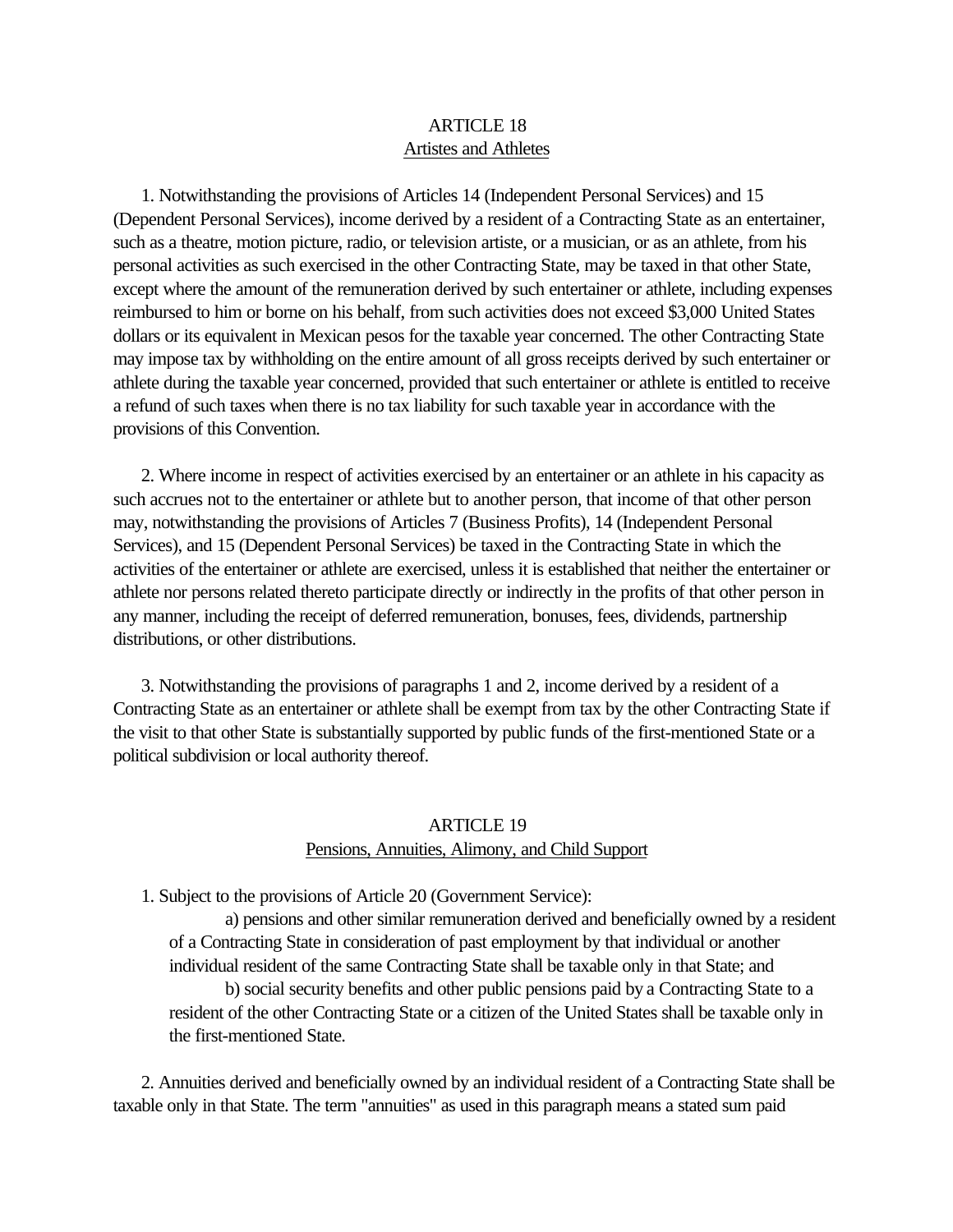<span id="page-21-0"></span>periodically at stated times during a specified number of years, under an obligation to make the payments in return for adequate and full consideration (other than services rendered).

 3. Alimony and child support payments made by a resident of a Contracting State to a resident of the other Contracting State shall be taxable only in the first-mentioned State. The term "alimony" as used in this paragraph means periodic payments made pursuant to a written separation agreement or a decree of divorce, separate maintenance, or compulsory support. The term "child support" as used in this paragraph means periodic payments for the support of a minor child made pursuant to a written separation agreement or a decree of divorce, separate maintenance, or compulsory support.

# ARTICLE 20 Government Service

 1. a) Remuneration, other than a pension, paid by a Contracting State or a political subdivision or local authority thereof to an individual in respect of services rendered to that State or subdivision or authority shall be taxable only in that State.

b) However, such remuneration shall be taxable only in the other Contracting State if the services are rendered in that State and the individual is a resident of that State who:

(i) is a national of that State; or

(ii) did not become a resident of that State solely for the purpose of rendering the services.

 2. a) Any pension paid directly by, or out of funds created by, a Contracting State or a political subdivision or a local authority thereof to an individual in respect of services previously rendered to that State or subdivision or authority shall be taxable only in that State.

b) However, such pension shall be taxable only in the other Contracting State if the individual is a resident of, and a national of, that State.

 3. The provisions of Articles 14 (Independent Personal Services), 15 (Dependent Personal Services), 16 (Directors' Fees), 18 (Artistes and Athletes), and 19 (Pensions, Annuities, Alimony; and Child Support) shall apply to remuneration and pensions in respect of commercial or industrial activities carried on by a Contracting State or a political subdivision or a local authority thereof.

### ARTICLE 21 **Students**

 Payments which a student or business apprentice who is or was immediately before visiting a Contracting State a resident of the other Contracting State and who is present in the first-mentioned State solely for the purpose of his education or training receives for the purpose of his maintenance, education or training shall not be taxed in that State, provided that such payments arise from sources, or are remitted from, outside that State.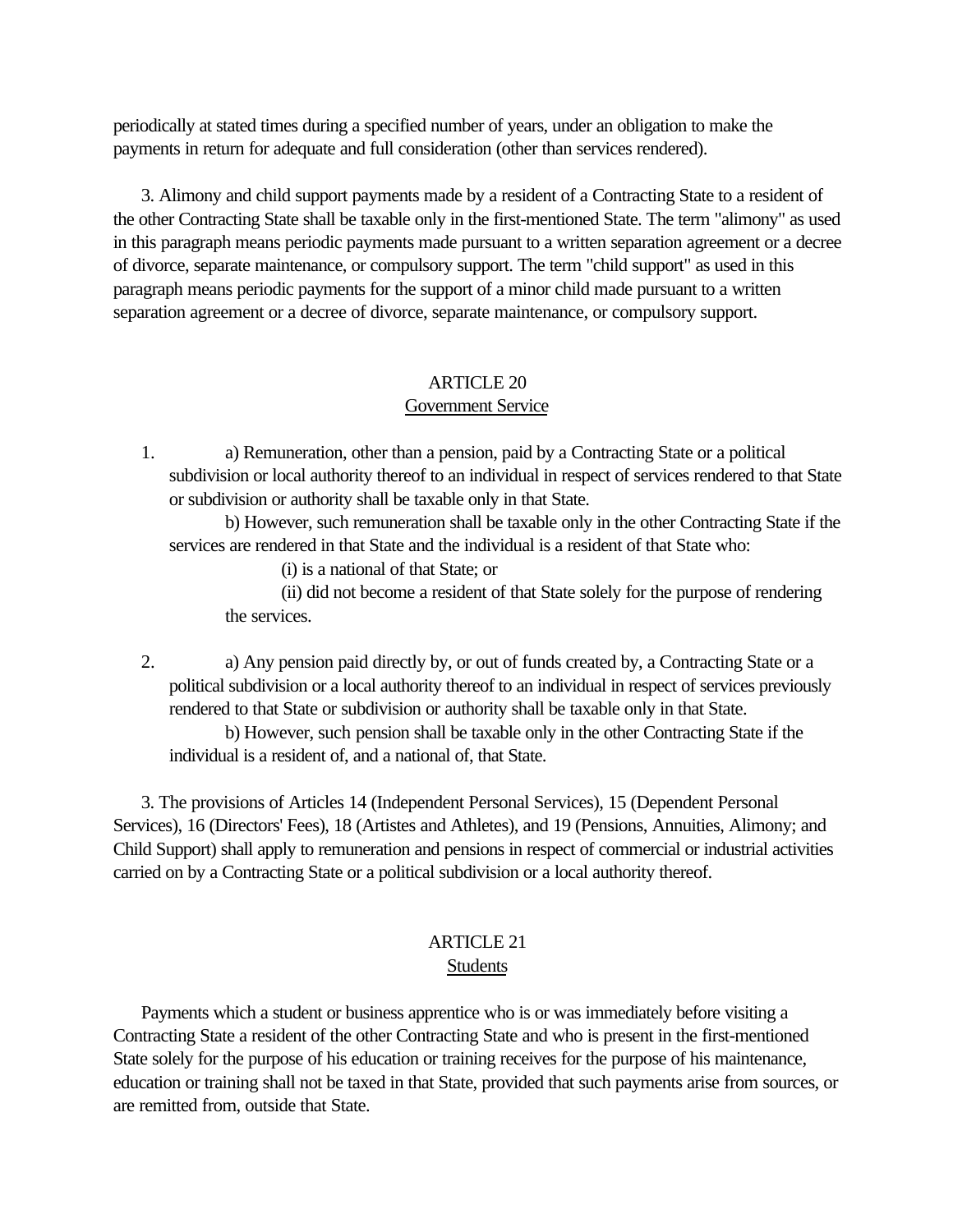# ARTICLE 22 Exempt Organizations

<span id="page-22-0"></span> 1. An organization resident in a Contracting State which is operated exclusively for religious, scientific, literary, educational or other charitable purposes shall be exempt from tax in the other Contracting State in respect of items of income, if and to the extent that:

a) such organization is exempt from tax in the first-mentioned Contracting State, and b) the items of income of such organization would be exempt from tax in the other Contracting State if received by an organization recognized in such other Contracting State as exempt from tax as an organization with religious, scientific, literary, educational, or other charitable purposes.

 2. If the Contracting States agree that a provision of Mexican law provides standards for organizations authorized to receive deductible contributions that are essentially equivalent to the standards of United States law for public charities:

a) an organization determined by Mexican authorities to meet such standards shall be treated, for purposes of grants by United States private foundations and public charities, as a public charity under United States law, and

b) contributions by a citizen or resident of the United States to such an organization shall be treated as charitable contributions to a public charity under United States law. However, contributions described in subparagraph (b) shall not be deductible in any taxable year to the extent that they exceed an amount determined by applying the limitations of the laws of the United States in respect to the deductibility of charitable contributions to public charities (as they may be amended from time to time without changing the general principle hereof) to the income of such citizen or resident arising in Mexico. The preceding sentence shall not be interpreted to allow in any taxable year deductions for charitable contributions in excess of the amount allowed under the limitations of the laws of the United States in respect to the deductibility of charitable contributions.

 3. If the Contracting States agree that United States law provides standards for public charities that are essentially equivalent to the standards of Mexican law for organizations authorized to receive deductible contributions, contributions by a resident of Mexico to an organization determined by the United States authorities to meet the standards for public charities shall be treated as deductible contributions under Mexican law. However, such contributions shall not be deductible in any taxable year to the extent that they exceed an amount determined by applying the limitations of the laws of Mexico in respect to the deductibility of contributions to organizations authorized to receive deductible contributions (as they may be amended from time to time without changing the general principle hereof) to the income of such resident arising in the United States. The preceding sentence shall not be interpreted to allow in any taxable year deductions for contributions in excess of the amount allowed under the limitations of the laws of Mexico in respect to the deductibility of contributions.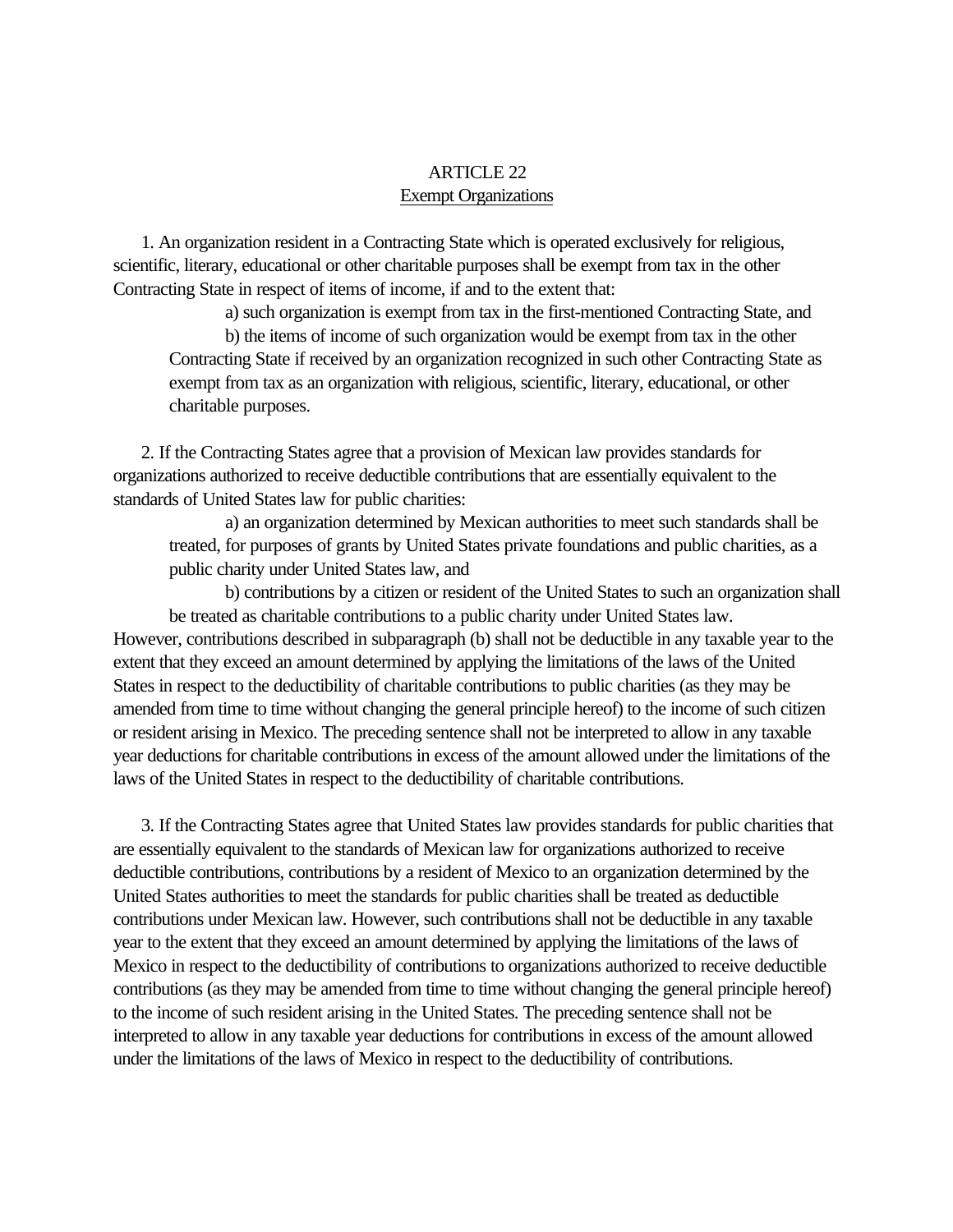<span id="page-23-0"></span> 4. A religious, scientific, literary, educational or other charitable organization which is resident in Mexico and which has received substantially all of its support from persons other than citizens or residents of the United States shall be exempt in the United States from the United States excise taxes imposed with respect to private foundations.

# ARTICLE 23

# Other Income

 Items of income of a resident of a Contracting State not dealt with in the foregoing Articles of this Convention and arising in the other Contracting State may be taxed in that other State.

# ARTICLE 24 Relief From Double Taxation

 1. In accordance with the provisions and subject to the limitations of the law of the Contracting States (as it may be amended from time to time without changing the general principle hereof), a Contracting State shall allow to a resident of that State and, in the case of the United States to a citizen of the United States, as a credit against the income tax of that State:

a) the income tax paid to the other Contracting State by or on behalf of such resident or citizen; and

b) in the case of a company owning at least 10 percent of the voting stock of a company which is a resident of the other Contracting State and from which the first-mentioned company receives dividends, the income tax paid to the other State by or on behalf of the distributing company with respect to the profits out of which the dividends are paid.

For purposes of this paragraph, the taxes referred to in paragraphs 3 and 4 of Article 2 (Taxes Covered) shall be treated as income taxes, including any profits tax imposed on distributions but only to the extent such tax is imposed on earnings and profits as calculated under the tax accounting rules of the Contracting State of the beneficial owner of such distribution.

 2. Where in accordance with the provisions of the Convention income derived by a resident of Mexico is exempt from tax in that State, Mexico may nevertheless, in calculating the amount of tax on the remaining income of such resident, take into account the exempted income.

 3. For the purposes of allowing relief from double taxation pursuant to this Article, income derived by a resident of a Contracting State which may be taxed in the other Contracting State in accordance with this Convention (other than solely by reason of citizenship in accordance with paragraph 2 of Article 1 (General Scope)) shall be deemed to arise in that other State. Except as provided in Article 13 (Capital Gains), the preceding sentence is subject to such source rules in the domestic laws of the Contracting States as apply for purposes of limiting the foreign tax credit.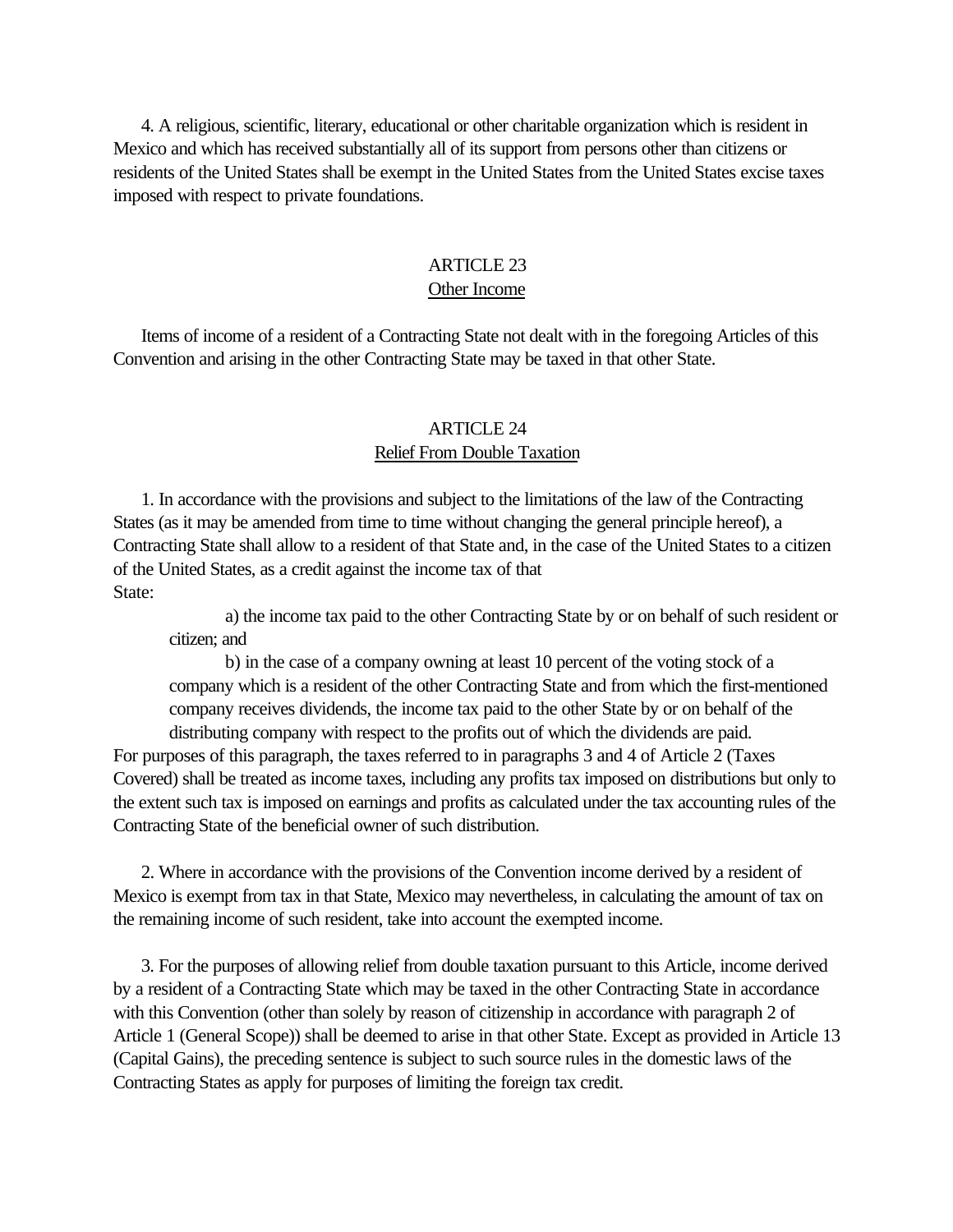<span id="page-24-0"></span>4. Where a United States citizen is a resident of Mexico:

a) With respect to items of income obtained by said citizen that are exempt from United States tax or that are subject to a reduced rate of United States tax, Mexico shall allow as a credit against Mexican tax, subject to the provisions of Mexican tax law regarding credit for foreign tax, only the tax paid, if any, that the United States may impose under the provisions of this Convention, other than taxes that may be imposed solely by reason of citizenship of the taxpayer;

b) For purposes of computing United States tax, the United States shall allow as a credit against United States tax the income tax paid to Mexico after the credit referred to in subparagraph (a); but the credit so allowed shall not reduce that portion of the United States tax that is creditable against the Mexican tax in accordance with subparagraph (a);

c) For the exclusive purpose of relieving double taxation in the United States under subparagraph (b) items of income referred to in subparagraph (a) shall be deemed to arise in Mexico to the extent necessary to avoid double taxation of such income under subparagraph (b).

# ARTICLE 25 Non-Discrimination

 1. Nationals of a Contracting State shall not be subjected in the other Contracting State to any taxation or any requirement connected therewith which is other or more burdensome than the taxation and connected requirements to which nationals of that other State in the same circumstances are or may be subjected. However, a national of a Contracting State who is subject to tax in that State on worldwide income and a national of the other Contracting State who is

not taxed in the first-mentioned State on worldwide income are not in the same circumstances.

 2. The taxation on a permanent establishment which an enterprise of a Contracting State has in the other Contracting State shall not be less favorably levied in that other State than the taxation levied on enterprises of that other State carrying on the same activities. This provision shall not be construed as obliging a Contracting State to grant to residents of the other Contracting State any personal allowances, reliefs, and reductions for taxation purposes on account of civil status or family responsibilities which it grants to its own residents.

 3. Nothing in this Article shall be construed as preventing either of the Contracting States from imposing the tax described in Article 1lA (Branch Tax) or, in the case of Mexico, from denying a deduction for presumed expenses (without regard to where such expenses are incurred) to an individual resident of the United States who elects to be subject to tax in Mexico on a net basis with respect to income from real property.

 4. Except where the provisions of paragraph 1 of Article 9 (Associated Enterprises), paragraph 8 of Article 11 (Interest), or paragraph 5 of Article 12 (Royalties) apply, interest, royalties, and other disbursements paid by a resident of a Contracting State to a resident of the other Contracting State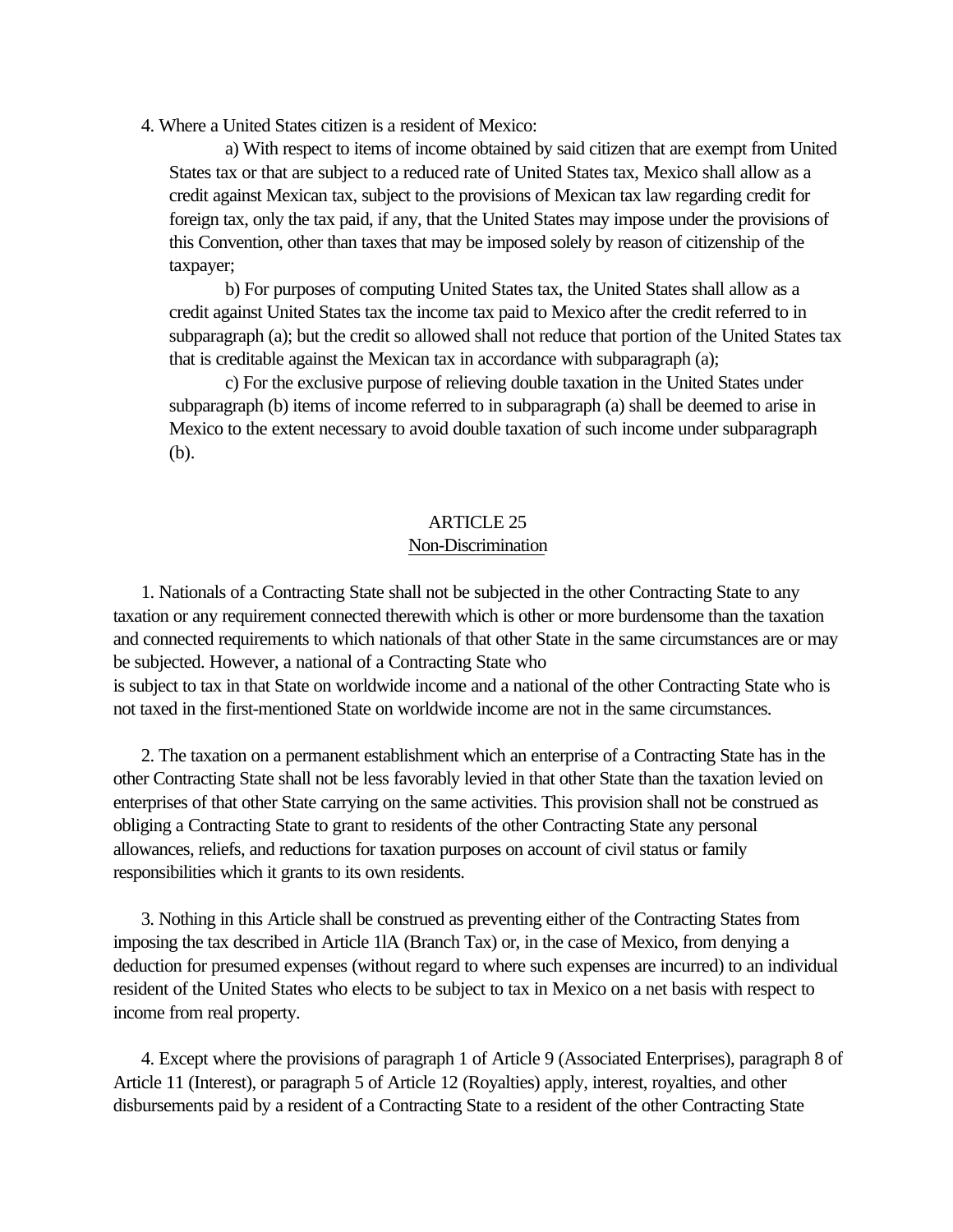<span id="page-25-0"></span>shall, for the purposes of determining the taxable profits of the first-mentioned resident, be deductible under the same conditions as if they had been paid to a resident of the first-mentioned State.

 5. Enterprises of a Contracting State, the capital of which is wholly or partly owned or controlled, directly or indirectly, by one or more residents of the other Contracting State, shall not be subjected in the first-mentioned State to any taxation or any requirement connected therewith which is other or more burdensome than the taxation and connected requirements to which other similar enterprises of the firstmentioned State are or may be subjected.

 6. The provisions of this Article shall, notwithstanding the provisions of Article 2 (Taxes Covered), apply to all taxes imposed by a Contracting State or a political subdivision or local authority thereof.

# ARTICLE 26 Mutual Agreement Procedure

 1. Where a person considers that the actions of one or both of the Contracting States result or will result for him in taxation not in accordance with the provisions of this Convention, he may, irrespective of the remedies provided by the domestic law of those States, present his case to the competent authority of the Contracting State of which he is a resident or national.

 2. The competent authority shall endeavor, if the objection appears to it to be justified and if it is not itself able to arrive at a satisfactory solution, to resolve the case by mutual agreement with the competent authority of the other Contracting State, with a view to the avoidance of taxation which is not in accordance with the Convention, provided that the competent authority of the other Contracting State is notified of the case within four and a half years from the due date or the date of filing of the return in that other State, whichever is later. In such case, any agreement reached shall be implemented within ten years from the due date or the date of filing of the return in that other State, whichever is later, or a longer period if permitted by the domestic law of that other State.

 3. The competent authorities of the Contracting States shall endeavor to resolve by mutual agreement any difficulties or doubts arising as to the interpretation or application of the Convention. They may also consult together regarding cases not provided for in the Convention.

 4. The competent authorities of the Contracting States may communicate with each other directly for the purpose of reaching an agreement in the sense of the preceding paragraphs.

 5. If any difficulty or doubt arising as to the interpretation or application of this Convention cannot be resolved by the competent authorities pursuant to the previous paragraphs of this Article, the case may, if both competent authorities and the taxpayer(s) agree, be submitted for arbitration, provided that the taxpayer agrees in writing to be bound by the decision of the arbitration board. The decision of the arbitration board in a particular case shall be binding on both States with respect to that case. The procedures shall be established between the States by notes to be exchanged through diplomatic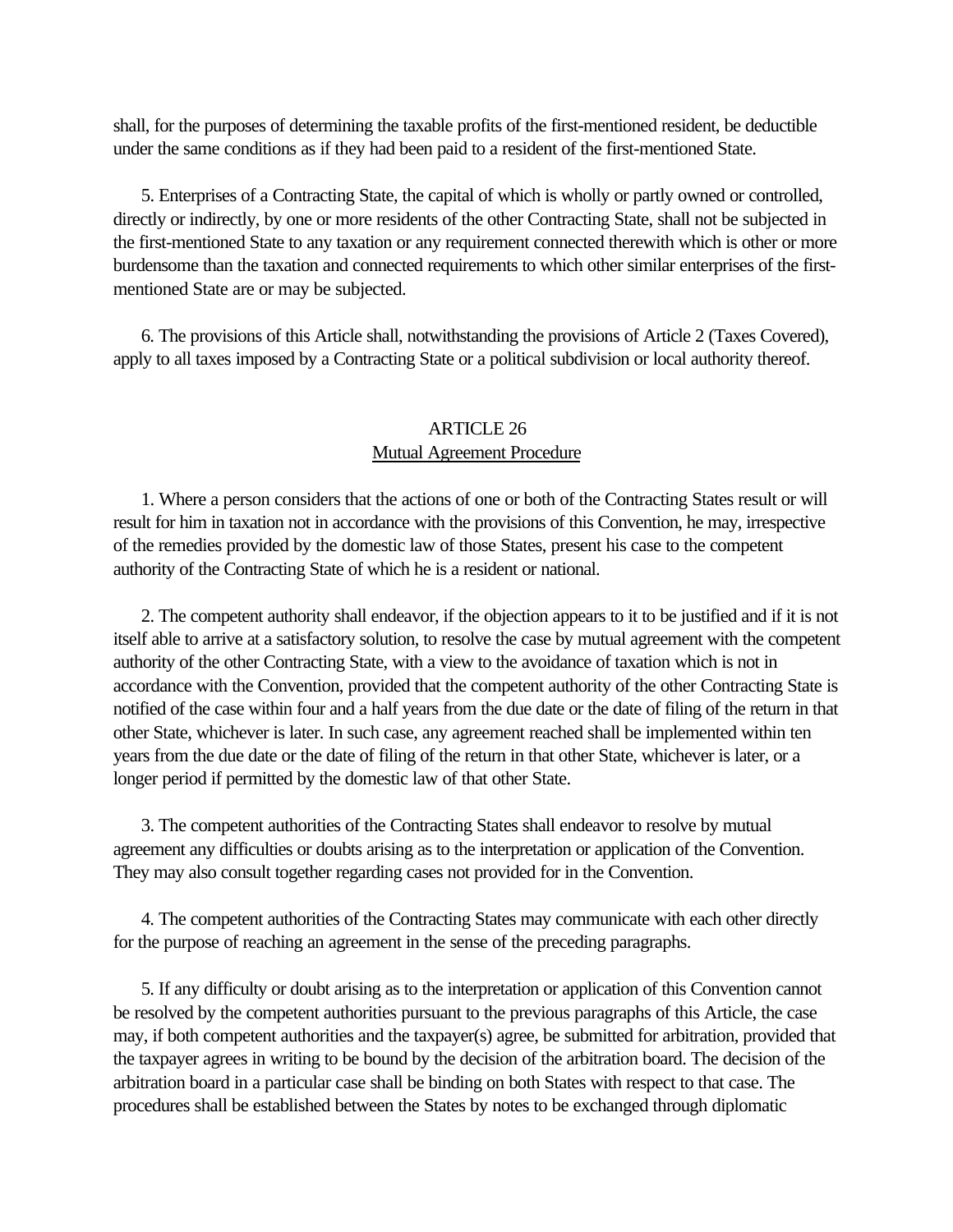<span id="page-26-0"></span>channels. The provisions of this paragraph shall have effect after the States have so agreed through the exchange of diplomatic notes.

# ARTICLE 27 Exchange of Information

 1. The competent authorities shall exchange information as provided in the Agreement Between the United States of America and the United Mexican States for the Exchange of Information with Respect to Taxes signed on November 9, 1989.

 2. In the event such Agreement is terminated, the competent authorities of the Contracting States shall exchange such information as is necessary for carrying out the provisions of this Convention or to administer and enforce the domestic laws of the Contracting States concerning taxes covered by the Convention insofar as the taxation thereunder is not contrary to the Convention. The exchange of information is not restricted by Article 1 (General Scope). Any information received by a Contracting State shall be treated as secret in the same manner as information obtained under the domestic laws of that State and shall be disclosed only to individuals or authorities (including judicial and administrative bodies) involved in the determination, assessment, collection, and administration of, the recovery and collection of claims derived from, the enforcement or prosecution in respect of, or the determination of appeals in relation to, the taxes which are the subject of the Convention. Such individuals or authorities shall use the information only for such purposes. These individuals or authorities may disclose the information in public court proceedings or in judicial decisions.

 3. For the purposes of this Article, the Convention shall apply, not withstanding the provisions of Article 2 (Taxes Covered), to all federal taxes.

### ARTICLE 28 Diplomatic Agents and Consular Officers

 Nothing in this Convention shall affect the fiscal privileges of diplomatic agents or consular officers under the general rules of international law or under the provisions of special agreements.

### ARTICLE 29 Entry Into Force

 1. The Contracting States shall notify each other when their respective constitutional and statutory requirements for the entry into force of this Convention have been satisfied. The Convention will enter into force on the date of receipt of the later of such notifications.

2. The provisions of the Convention shall have effect: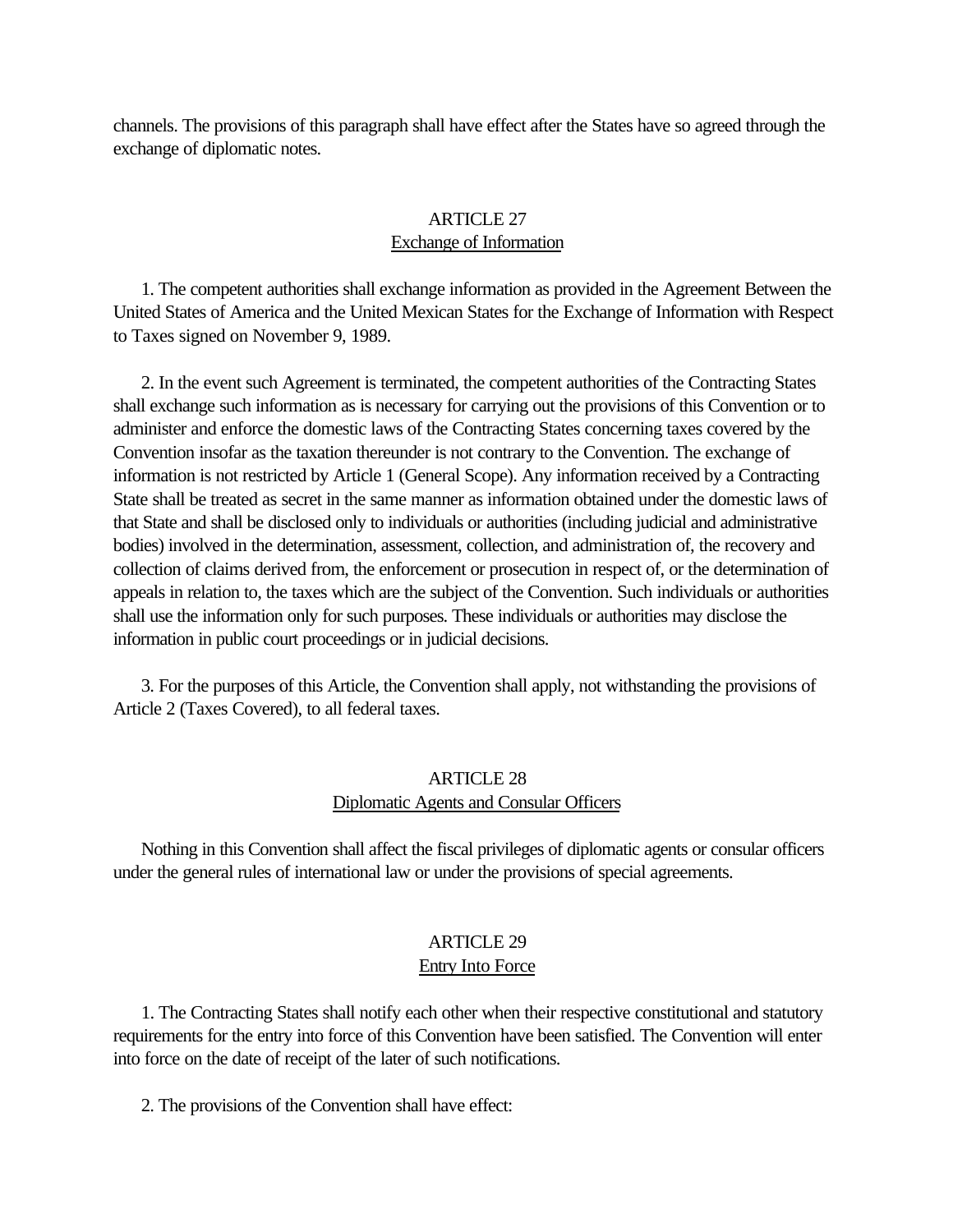<span id="page-27-0"></span>a) in respect of taxes imposed in accordance with Articles 10 (Dividends), 11 (Interest), and 12 (Royalties), for amounts paid or credited on or after the first day of the second month next following the date on which the Convention enters into force if the Convention enters into force prior to July 1 of that year; otherwise, on the first day of January of the year following the year in which the Convention enters into force;

b) in respect of other taxes, for taxable periods beginning on or after the first day of January of the year following the year in which the Convention enters into force.

 3. The existing agreement between the United Mexican States and the United States of America for the avoidance of double taxation of income derived from the operation of ships or aircraft in international traffic concluded by exchange of notes of August 7, 1989, shall terminate upon the entry into force of the Convention. However, the provisions of the said agreement shall continue in effect until the provisions of the Convention, in accordance with the provisions of paragraph 2(b), shall have effect.

# ARTICLE 30

### **Termination**

 1. This Convention shall remain in force until terminated by a Contracting State. Either Contracting State may terminate the Convention at any time after five years from the date on which the Convention enters into force, provided that at least six months prior notice of termination has been given through diplomatic channels. In such event, the Convention shall cease to have effect:

a) in respect of taxes imposed in accordance with Articles 10 (Dividends), 11 (Interest), and 12 (Royalties), for amounts paid or credited on or after the first day of the second month next following the expiration of the six months period;

b) in respect of other taxes, for taxable periods beginning on or after the first day of January next following the expiration of the six months period.

 IN WITNESS WHEREOF, the undersigned, being duly authorized by their respective Governments, have signed this Convention.

 DONE at Washington, D.C., in duplicate, in the English and Spanish languages, both texts being equally authentic, this eighteenth day of September, 1992.

 UNITED STATES OF AMERICA: UNITED MEXICAN STATES: (s) Nicholas F. Brady (s) Pedro Aspe Armella

FOR THE GOVERNMENT OF THE FOR THE GOVERNMENT OF THE

# PROTOCOL 1

 At the moment of signing the Convention between the Government of the United States of America and the Government of the United Mexican States for the Avoidance of Double Taxation and the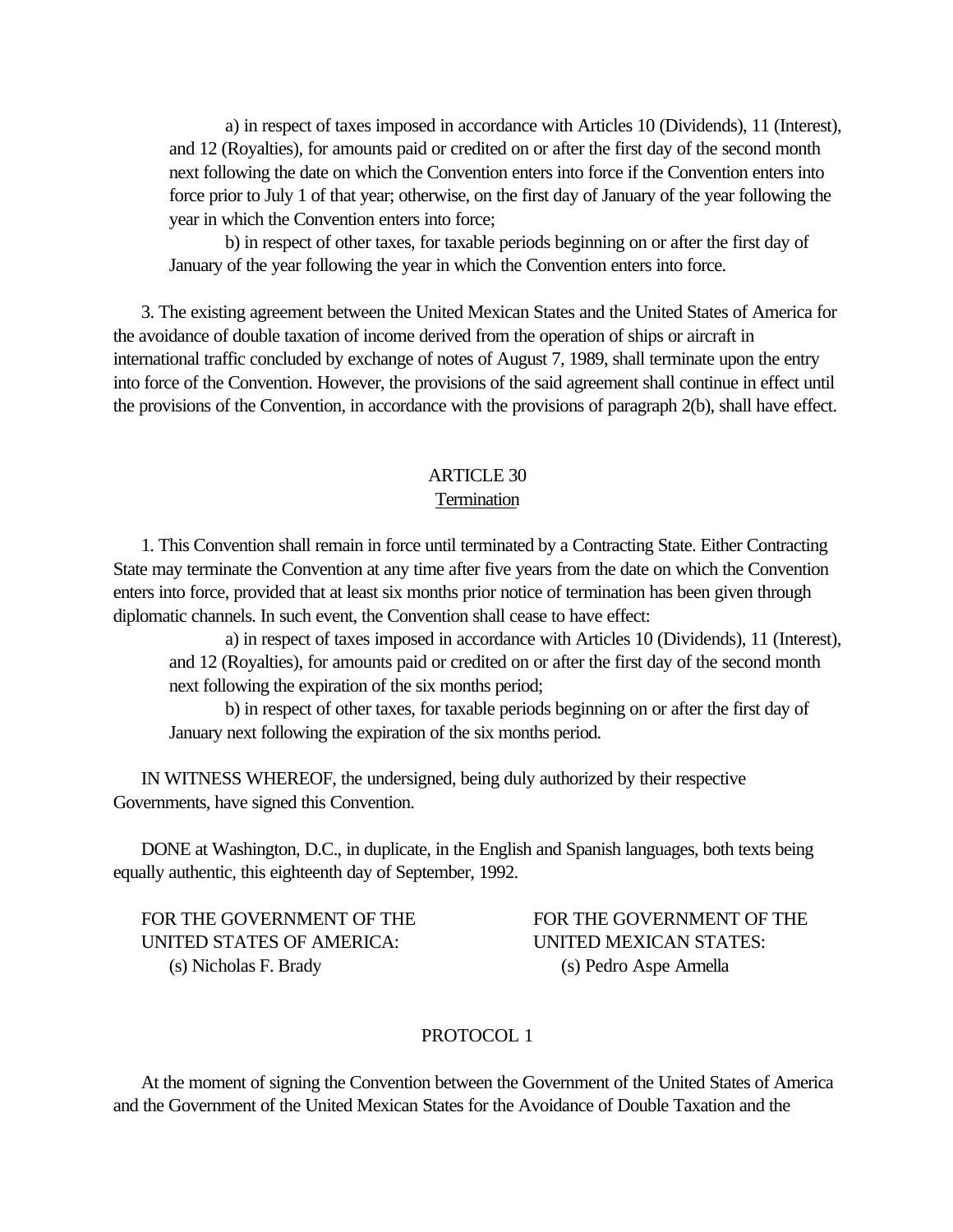Prevention of Fiscal Evasion with respect to Taxes on Income, the undersigned have agreed upon the following provisions which shall be an integral part of the Convention.

1. With reference to paragraphs 1(f) and (g) of Article 3 (General Definitions),

 When referred to in a geographical sense, Mexico and the United States include the areas of the seabed and subsoil adjacent to their respective territorial seas in which they may exercise rights in accordance with domestic legislation and international law.

#### 2. With reference to paragraph 1 of Article 4 (Residence),

For purposes of paragraph 1 of Article 4 it is understood that:

a) Mexico shall consider a United States citizen or an alien admitted to the United States for permanent residence (a "green card" holder) to be a resident of the United States only if the individual has a substantial presence in the United States or would be a resident of the United States and not of another country under the principles of subparagraph (a) and (b) of paragraph 2 of that Article;

b) a partnership, estate, or trust is a resident of a Contracting State only to the extent that the income it derives is subject to tax in that State as the income of a resident, either in the hands of the partnership, estate or trust, or in the hands of its partners or beneficiaries;

c) the term "resident" also includes a Contracting State or a political subdivision or local authority thereof.

# 3. With reference to Articles 5 (Permanent Establishment), 6 (Income from Immovable Property (Real Property)), 7 (Business Profits) and 12 (Royalties),

 It is understood that the asset tax imposed by Mexico shall not be applied to residents of the United States that are not subject to tax under the terms of Articles 5 and 7 of this Convention, except for the assets referred to in paragraph 2 of Article 6 and in paragraph 3 of Article 12 that are furnished by those residents to a resident of Mexico. In the former case, Mexico shall grant a credit against the tax on such assets in an amount equal to the income tax that would be imposed under the Mexican Income Tax Law on the gross income (if any) referred to in paragraph 1 of Article 6, whether or not the resident of the United States makes the election under paragraph 5 of Article 6 to be taxed on a net basis, provided less than 50 percent of the United States resident's gross income from such assets is used directly or indirectly to meet liabilities (including liabilities for interest) to persons who are not United States residents. In the latter case, Mexico shall grant a credit against the tax on such assets in an amount equal to the income tax that would have been imposed on the royalties paid (if any) applying the rate of tax provided in the Mexican Income Tax Law instead of the rate provided in Article 12.

#### 4. With reference to Article 7 (Business Profits),

 Nothing in this Article shall affect the application of any law of a Contracting State relating to the determination of the tax liability of a person in any case where the information available to the competent authority of that State is inadequate to determine the profits to be attributed to a permanent establishment or in the cases covered by Article 23 of the Income Tax Law of Mexico, provided that, on the basis of the available information, the determination of the profits of the permanent establishment is consistent with the principles stated in this Article.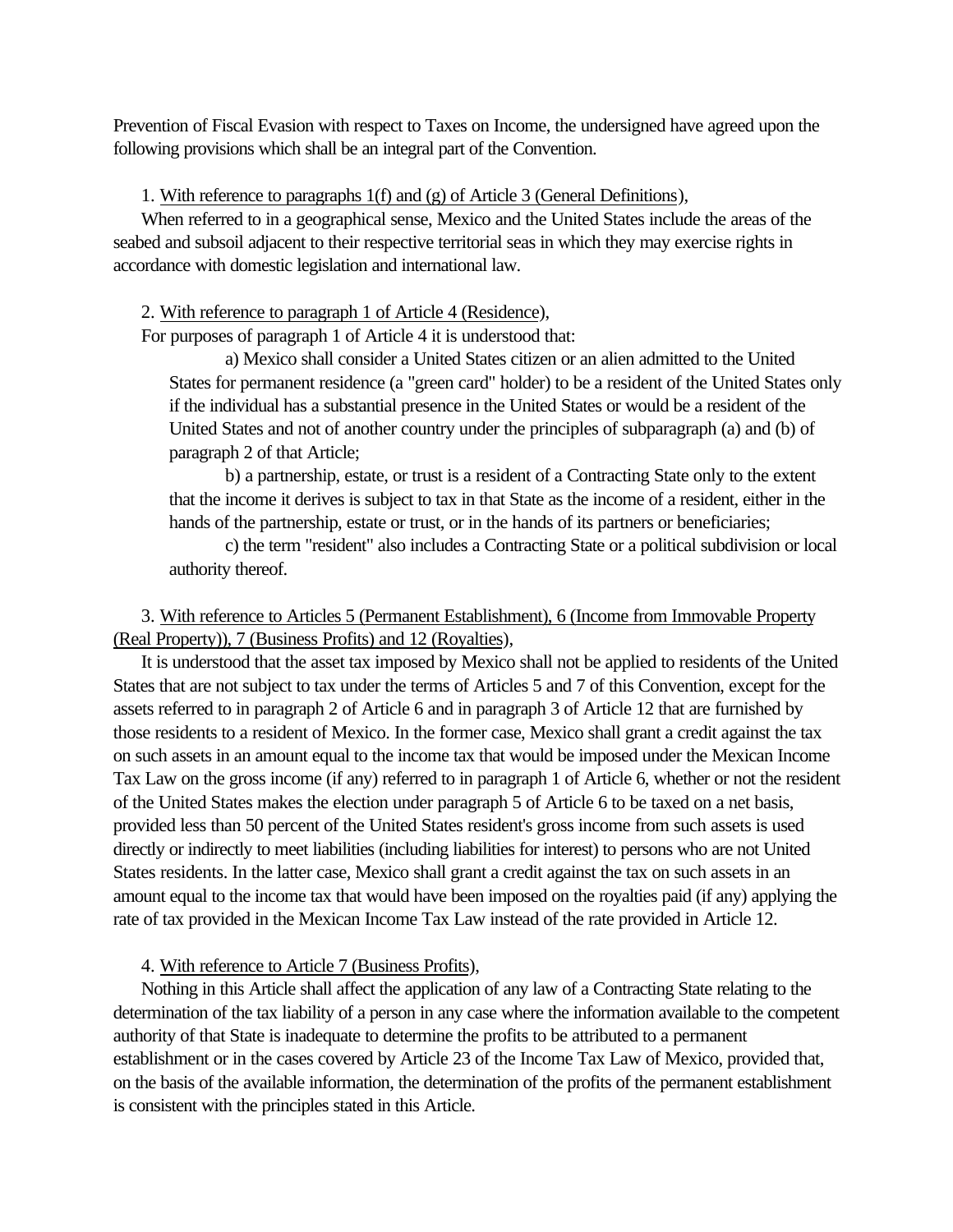### 5. With reference to paragraph 3 of Article 7 (Business Profits),

 Expenses allowed as a deduction include a reasonable allocation of research and development expense, interest, and other expenses incurred in the taxable year for the purposes of the enterprise as a whole (or the part thereof which includes the permanent establishment), regardless of where incurred, but only to the extent that such expenses have not been deducted by such enterprise and are not reflected in other deductions allowed to the permanent establishment, such as the deduction for the cost of goods sold or of the value of the purchases.

## 6. With reference to Article 8 (Shipping and Air Transport),

 Residents of the United States, whose profits derived from Mexico may not be taxed by Mexico in accordance with the provisions of Article 8 of the Convention, may not be subject to the Mexican assets tax on the assets used to produce such profits.

## 7. With reference to Article 9 (Associated Enterprises),

 The provisions of paragraph 2 shall not apply in the case of fraud, gross negligence, or willful default.

## 8. With reference to paragraphs 2 and 3 of Article 10 (Dividends),

a) In the case of the United States, subparagraph (a) of paragraph 2 shall not apply to dividends paid by a United States Regulated Investment Company or a Real Estate Investment Trust. Subparagraph (b) of paragraph 2 and paragraph 3 shall apply in the case of dividends paid by a Regulated Investment Company. In the case of dividends paid by a Real Estate Investment Trust, subparagraph (b) of paragraph 2 and paragraph 3 shall apply if the beneficial owner of the dividends is an individual holding a less than 10 percent interest in the real estate investment trust; otherwise the rate of withholding applicable under domestic law shall apply.

b) If the United States agrees in a treaty with another country to impose a lower rate on dividends than the rate specified in subparagraph (a) of paragraph 2, both Contracting States shall apply that lower rate instead of the rate specified in subparagraph (a) of that paragraph.

# 9. With reference to paragraph 3 of Article 7 (Business Profits), paragraph 4 of Article 10 (Dividends), and paragraph 5 of Article 11 (Interest),

 If the law of a Contracting State calls for a payment to be characterized in whole or in part as a dividend or limits the deductibility of such payment because of thin capitalization rules or because the relevant debt instrument includes an equity interest, the Contracting State may treat such payment in accordance with such law.

10. With reference to paragraphs 2, 3, and 4 of Article 11 (Interest),

a) The provision, of paragraphs 2, 3, and 4 shall not apply to a Mexican resident that is a holder of a residual interest in a U.S. real estate mortgage investment conduit (REMIC) with respect to any excess inclusion. Upon notification of the United States competent authority by the Mexican competent authority that, after this treaty takes effect, Mexico has authorized the marketing of securitized mortgages in a manner identical to a REMIC, the provisions of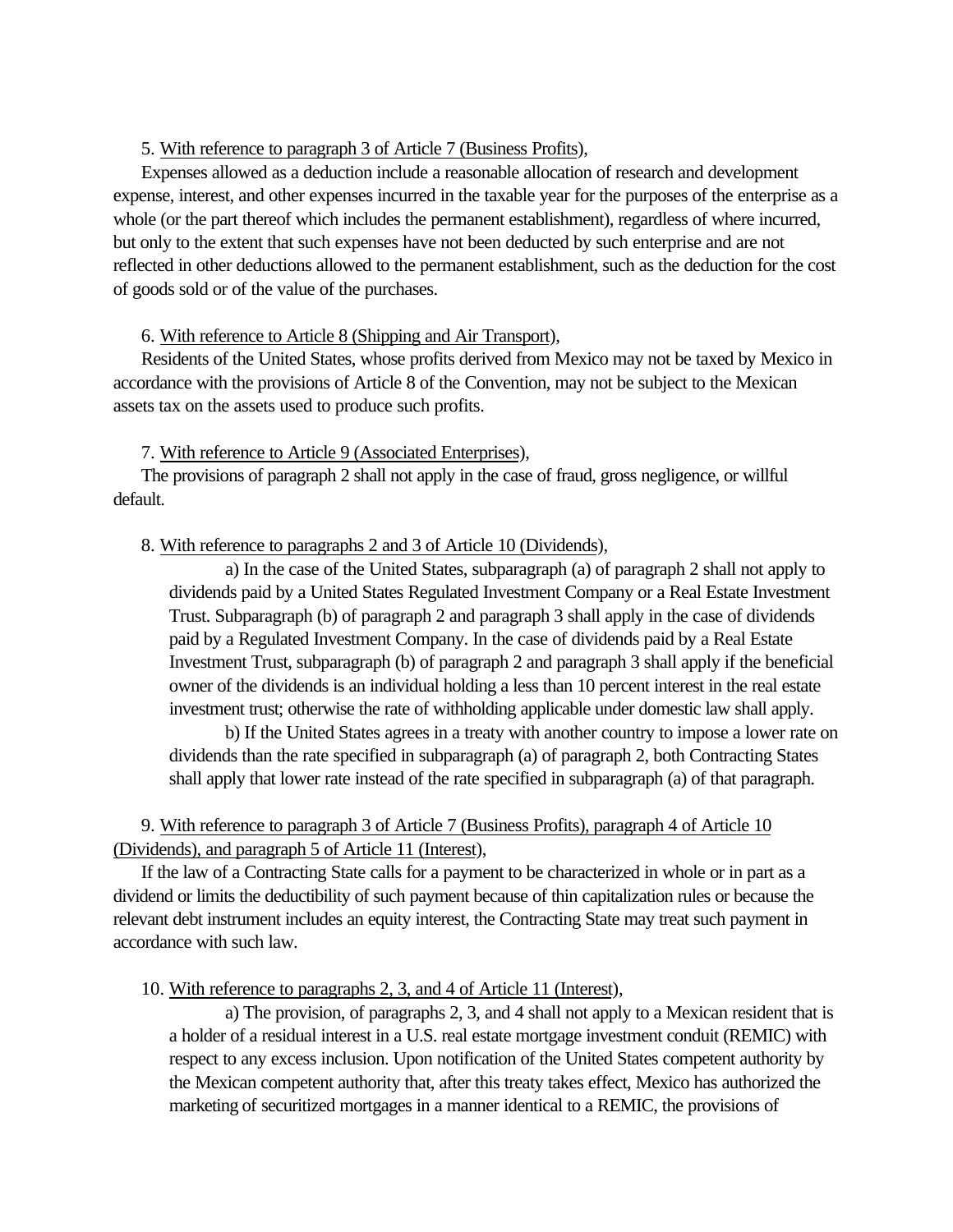paragraphs 2, 3, and 4 also shall not apply to a U.S. resident that is a holder of an interest in any such entity with respect to income that is comparable to an excess inclusion. Moreover, if either of the Contracting States develops an entity that, although not identical to a REMIC, is substantially similar to a REMIC or an instrument that is substantially similar to a residual interest in a REMIC, the competent authorities of the Contracting States shall consult to determine whether the treatment provided in this paragraph for REMICs shall apply to such instrument or entity.

b) With reference to subparagraph b (ii) of paragraph 2 of Article 11, the rate specified shall apply only if the beneficial owner of the interest is the original seller of the machinery and equipment. If the original seller transfers the beneficial ownership of the interest, the identity of the transferee will determine the rate of tax that may be charged upon the interest by the Contracting State in which the interest arises.

11. With reference to paragraph 3 of Article 12 (Royalties),

 It is understood that the term "information concerning industrial, commercial or scientific experience" will be defined in accordance with paragraph 12 of the commentary on Article 12 (Royalties) of the 1977 Model Convention for the Avoidance of Double Taxation with Respect to Taxes on Income and on capital of the Organization for Economic Cooperation and Development.

12. With reference to paragraph 2 of Article 13 (Capital Gains),

 The term "immovable property situated in the other Contracting State", as described in this paragraph, when the United States is that other Contracting State includes a United States real property interest.

13. With reference to paragraph 4 of Article 13 (Capital Gains),

 For purposes of this paragraph, no tax shall apply in the case of a transfer of property between members of a group of companies that file a consolidated tax return, to the extent that the consideration received by the transferor consists of participation or other rights in the capital of the transferee or of another company resident in the same Contracting State that owns directly or indirectly 80 percent or more of the voting rights and value of the transferee, if:

a) the transferor and transferee are companies resident in the same Contracting State:

b) before and immediately after the transfer, the transferor or the transferee owns, directly or indirectly, 80 percent or more of the voting rights and value of the other, or a company resident in the same Contracting State owns directly or indirectly (through companies resident in the same Contracting State) 80 percent or more of the voting rights and value of each of them; and

c) for the purpose of determining gain on any subsequent disposition,

(i) the initial cost of the asset for the transferee is determined based on the cost it had for the transferor, increased by any cash or other property paid, or

(ii) the gain is measured by another method that gives substantially the same result.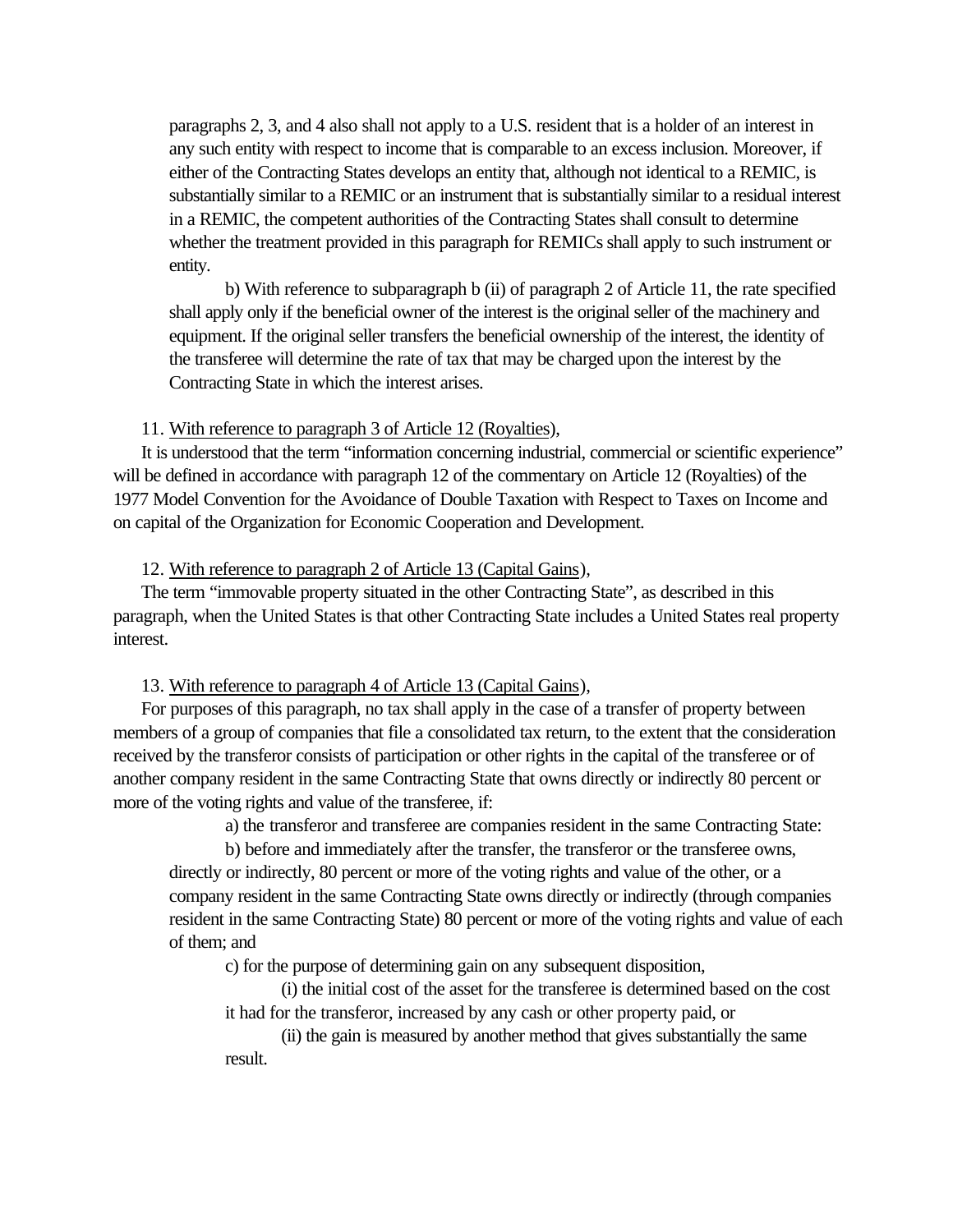Notwithstanding the foregoing, if cash or property other than such participation or other rights is received, the amount of the gain (limited to the amount of cash or other property received), may be taxed by the other Contracting State.

14. With reference to paragraph 1 of Article 14 (Independent Personal Services),

 Article 14 shall also apply to income derived by a company which is a resident of the United States from the furnishing of personal services through a fixed base in Mexico in accordance with subparagraph (a) of paragraph 1. In that case, the company may compute the tax on the income from such services on a net basis as if that income were attributable to a permanent establishment in Mexico.

### 15. With reference to paragraph 2 of Article 11 (Interest), paragraph 2 of Article 11A (Branch Tax), and paragraph 1 of Article 17 (Limitation on Benefits),

a) For purposes of subparagraph (c) of paragraph 1 of Article 17 and paragraph 2 of Article 11A, the term "trade or business" means, in the case of Mexico, activities carried on through a permanent establishment as defined in the Income Tax Law of Mexico.

b) For purposes of subparagraph (a)(ii) of paragraph 2 of Article 11 and subparagraph (d) of paragraph 1 of Article 17, the term "recognized securities exchange" means:

(i) the NASDAQ System owned by the National Association of Securities Dealers, Inc. and any stock exchange registered with the Securities and Exchange Commission as a national securities exchange for purposes of the Securities Exchange Act of 1934;

(ii) stock exchanges duly authorized under the terms of the Stock Market ("Mercado de Valores") Law of January 2, 1975; and

(iii) any other stock exchange agreed upon by the competent authorities of the Contracting States.

c) For purposes of subparagraph (f)(ii) of paragraph 1 of Article 17, the term "gross income" means gross receipts, or where an enterprise is engaged in a business which includes the manufacture or production of goods, gross receipts reduced by the direct costs of labor and materials attributable to such manufacture or production and paid or payable out of such receipts.

d) the provisions of subparagraphs  $(d)(iii)$  and  $(g)$  of paragraph 1 of Article 17 shall only take effect when NAFTA enters into force.

#### 16. With reference to Article 18 (Artistes and Athletes),

 Remuneration derived by an entertainer or athlete who is a resident of a Contracting State shall include remuneration for any personal activities performed in the other Contracting State relating to that individuals reputation as an entertainer or athlete. The provisions of this Article shall not apply to auxiliary or supporting personnel, such as technicians, or to managers or coaches, who shall remain subject to the provisions of Articles 14 and 15.

17. With reference to paragraphs 1, 2, and 3 of Article 22 (Exempt Organizations),

a) The certification made by a Contracting State of the status of a resident of that State as an organization which is operated exclusively for religious, scientific, literary, educational or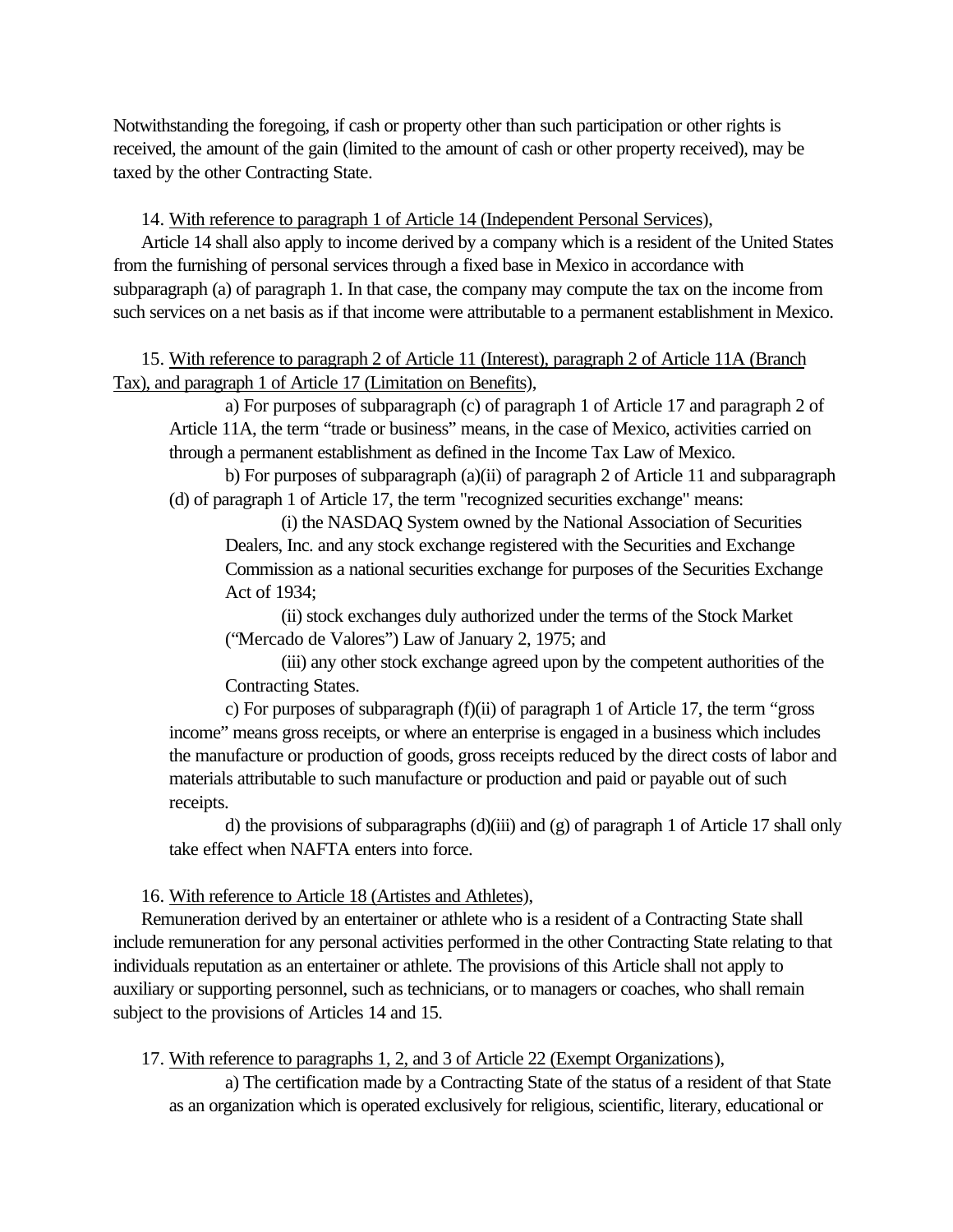other charitable purposes and exempt from tax in that State shall be accepted by the other Contracting State for the purpose of allowing such organization to be exempt from tax in that other Contracting State in accordance with the provisions of paragraph 1. However, if the competent authority of the other Contracting State determines that granting an exemption is inappropriate in a specific case or circumstance, the exemption may be denied after consultation with the competent authority of the first Contracting State.

b) The Contracting States agree that:

(i) Article 70-B of the Mexican Income Tax Law and section  $509(a)(l)$  and  $(2)$ , except for organizations described in section 170(b)(l)(A)(i), of the United States Internal Revenue Code, as interpreted by the governing regulations and administrative rulings of Mexico and the United States, respectively, in effect on the date of the signing of this Convention, provide essentially equivalent standards for organizations within their coverage, within the meaning of paragraphs 2 and 3; and

(ii) Therefore, a finding by the tax authorities of Mexico that an organization qualifies under Article 70-B, or by the United States tax authorities that an organization qualifies under section  $509(a)(l)$  or  $(2)$ , except for an organization described in section  $170(b)(l)(A)(i)$ , shall be accepted by the other Contracting State for the purpose of extending to such organization the benefits provided for in paragraphs 2 and 3. However, if the competent authority of the other Contracting State determines that granting such benefits is inappropriate with respect to a particular organization or type of organization, such benefits may be denied after consultation with the competent authority of the first Contracting State.

### 18. With reference to paragraph 5 of Article 26 (Mutual Agreement Procedure),

a) After a period of three years after the entry into force of this Convention, the competent authorities shall consult in order to determine whether it is appropriate to make the exchange of diplomatic notes referred to in paragraph 5 of Article 26 (Mutual Agreement Procedure).

b) If the competent authorities of both States agree to submit a disagreement regarding the interpretation or application of this Convention in a specific case to arbitration according to paragraph 5 of Article 26, the following procedures will apply:

(i) If, in applying paragraphs 1 to 4 of Article 26, the competent authorities fail to reach an agreement within two years of the date on which the case was submitted to one of the competent authorities, they may agree to invoke arbitration in a specific case, but only after fully exhausting the procedures available for paragraphs 1 to 4 of Article 26. The competent authorities will not accede to arbitration with respect to matters concerning the tax policy or domestic law of either State.

(ii) The competent authorities shall establish an arbitration board for each specific case in the following manner:

A. An arbitration board shall consist of not fewer than three members. Each competent authority shall appoint the same number of members, and these members shall agree on the appointment of the other member(s). The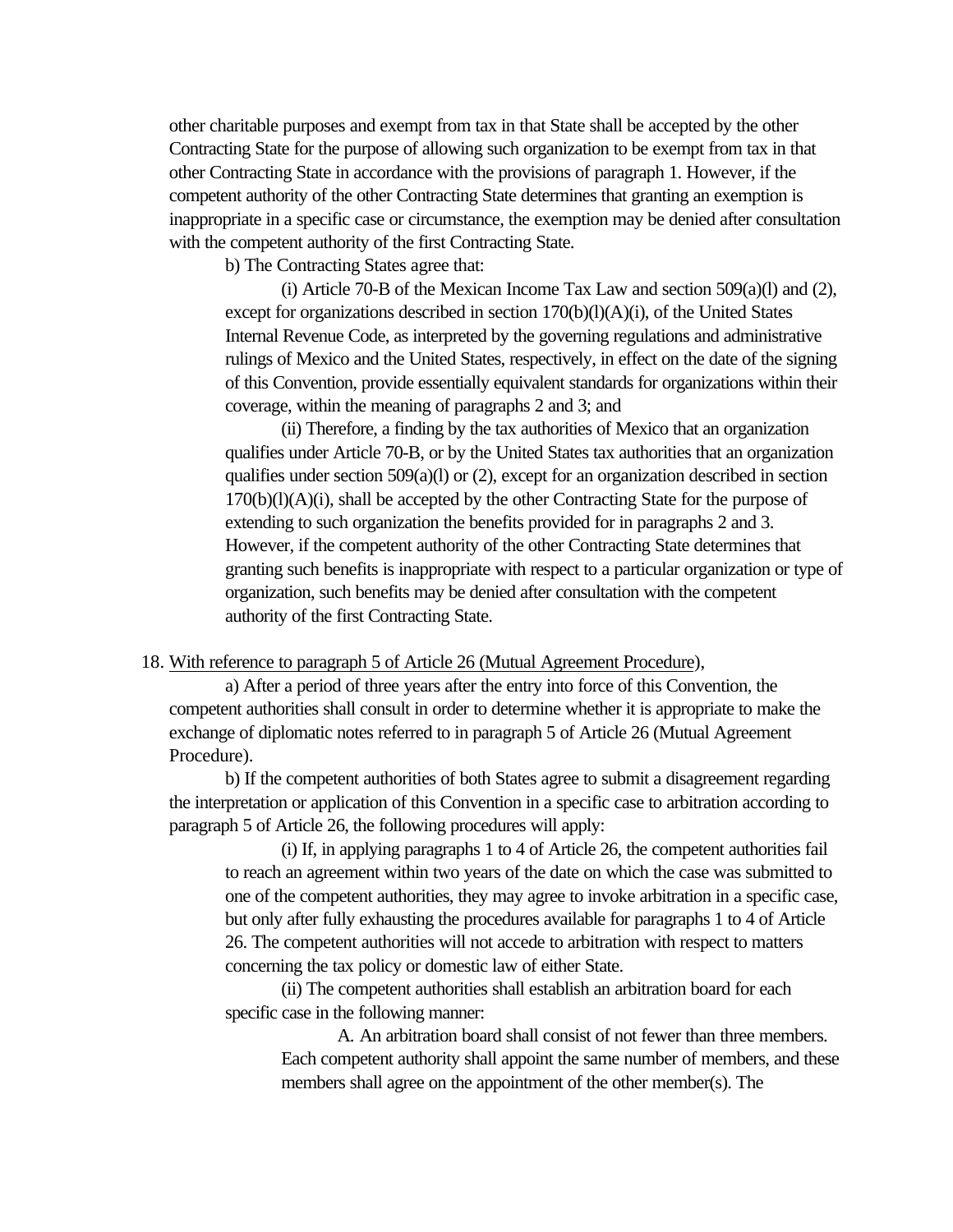competent authorities may issue further instructions regarding the criteria for selecting the other member(s) of the arbitration board.

B. Arbitration board member(s) (and their staffs) upon their appointment must agree in writing to abide by and be subject to the applicable confidentiality and disclosure provisions of both States and the Convention. In case those provisions conflict, the most restrictive condition will apply.

(iii) The competent authorities may agree on and instruct the arbitration board regarding specific rules of procedure, such as appointment of a chairman, procedures for reaching a decision, establishment of time limits, etc. Otherwise, the arbitration board shall establish its own rules of procedure consistent with generally accepted principles of equity.

(iv) Taxpayers and/or their representatives shall be afforded the opportunity to present their views to the arbitration board.

(v) The arbitration board shall decide each specific case on the basis of the Convention, giving due consideration to the domestic laws of the States and the principles of international law. The arbitration board will provide to the competent authorities an explanation of its decision. The decision of the arbitration board shall be binding on both States and the taxpayer(s) with respect to that case. While the decision of the arbitration board shall not have precedential effect, it is expected that such decisions ordinarily will be taken into account in subsequent competent authority cases involving the same taxpayer(s), the same issue(s), and substantially similar facts, and may also be taken into account in other cases where appropriate.

(vi) Costs for the arbitration procedures will be borne in the following manner:

A. Each State shall bear remuneration for the member(s) as well as for its representation before the arbitration board;

B. The cost of remuneration for the other member(s) and all other costs of the arbitration board shall be shared equally between the States; and

C. The arbitration board may decide on a different allocation of costs. However, if it deems appropriate in a specific case, in view of the nature of the case and the roles of the parties, the competent authority of one of the States may require the taxpayer(s) to agree to bear that State's share of the costs as a prerequisite for arbitration.

> (vii) The competent authorities may agree to modify or supplement these procedures; however, they shall continue to be bound by the general principles established herein.

19. With reference to paragraph 1 of Article 27 (Exchange of Information),

 If the Agreement between the United States of America and the United Mexican States for the Exchange of Tax Information should be terminated, the Contracting States shall promptly endeavor to conclude a protocol to this Convention to accomplish the purposes of this Article.

#### 20. With reference to Article 30 (Termination),

 When the competent authority of one of the Contracting States considers that the law of the other Contracting State is or may be applied in a manner that eliminates or significantly limits a benefit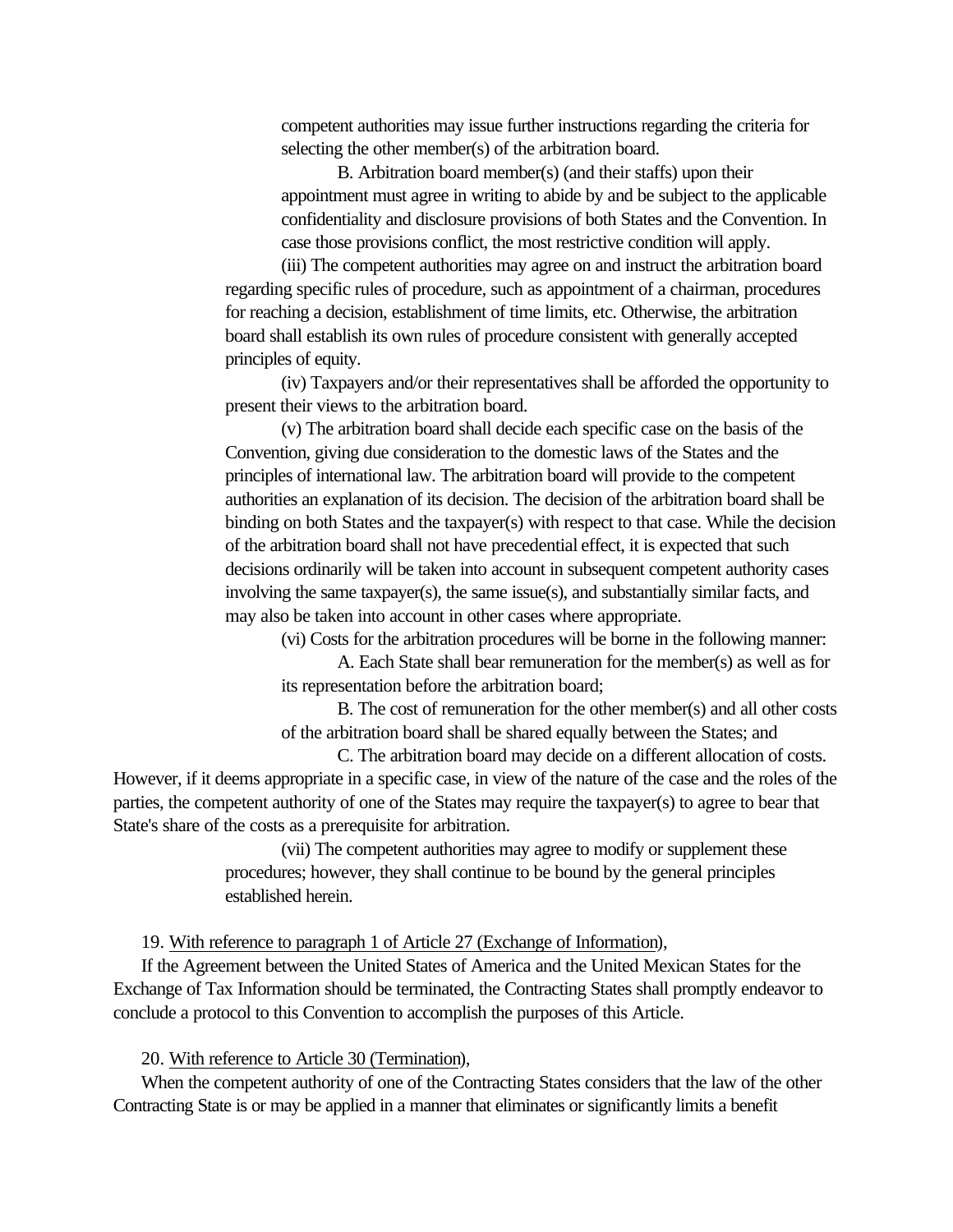<span id="page-34-0"></span>provided by the Convention, that State shall inform the other Contracting State in a timely manner and may request consultations with a view to restoring the balance of benefits of the Convention. If so requested, the other State shall begin such consultations within three months of the date of such request.

#### PROTOCOL 2

# ADDITIONAL PROTOCOL THAT MODIFIES THE CONVENTION BETWEEN THE GOVERNMENT OF THE UNITED STATES OF AMERICA AND THE GOVERNMENT OF THE UNITED MEXICAN STATES FOR THE AVOIDANCE OF DOUBLE TAXATION AND THE PREVENTION OF FISCAL EVASION WITH RESPECT TO TAXES ON INCOME

#### **MESSAGE**

#### FROM

### THE PRESIDENT OF THE UNITED STATES

#### TRANSMITTING

# ADDITIONAL PROTOCOL THAT MODIFIES THE CONVENTION BETWEEN THE GOVERNMENT OF THE UNITED STATES OF AMERICA AND THE GOVERNMENT OF THE UNITED MEXICAN STATES FOR THE AVOIDANCE OF DOUBLE TAXATION AND THE PREVENTION OF FISCAL EVASION WITH RESPECT TO TAXES ON INCOME SIGNED AT WASHINGTON ON SEPTEMBER 18, 1992. THE ADDITIONAL PROTOCOL WAS SIGNED AT MEXICO CITY ON SEPTEMBER 8, 1994

#### LETTER OF SUBMITTAL (PROTOCOL 2)

# DEPARTMENT OF STATE, *Washington, September 9, 1994.*

THE PRESIDENT, *The White House.*

 THE PRESIDENT: I have the honor to submit to you, with a view to its transmission to the Senate for advice and consent to ratification, an Additional Protocol that Modifies the Convention Between the Government of the United States of America and the Government of the United Mexican States for the Avoidance of Double Taxation and the Prevention of Fiscal Evasion with Respect to Taxes on Income, signed at Washington, September 18, 1992. The Additional Protocol was signed at Mexico City, September 8, 1994.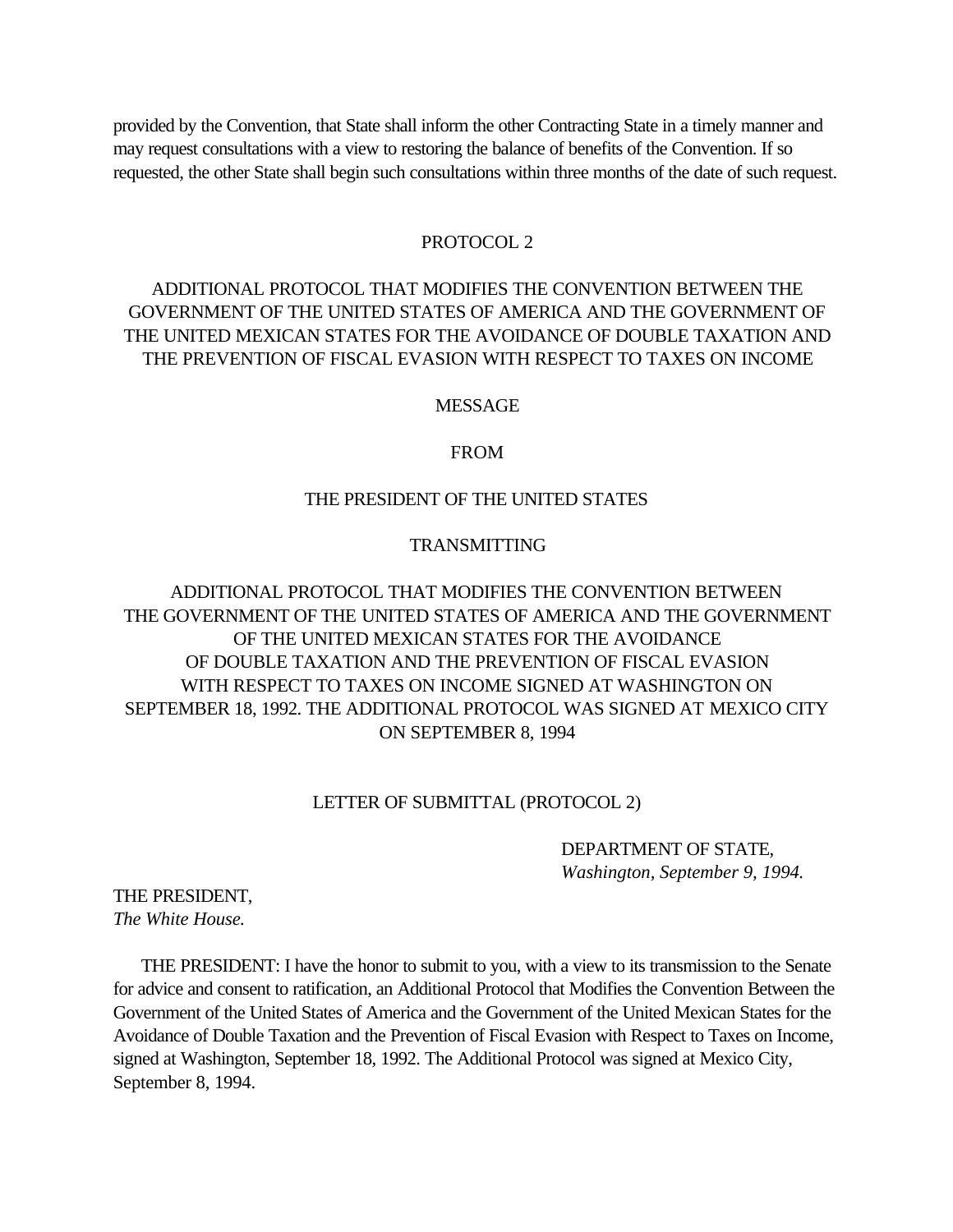<span id="page-35-0"></span> Article 27 of the Convention provides for the exchange of information under the Agreement for the Exchange of Information with Respect to Taxes between the United States and Mexico, signed on November 9, 1989. The Additional Protocol will amend Article 27 to broaden the scope of tax information exchange with Mexico. The Protocol provides that the administrative authorities of each Party are authorized to exchange information in accordance with and with respect to any tax covered by any tax information exchange agreement. Information exchange under the treaty will also apply to taxes imposed at all levels of government.

 The treaty Protocol will be of significant benefit to the United States by enabling state tax administrations to streamline procedures and thereby encourage cross border commerce. At the same time, more comprehensive tax compliance programs can be developed targeting the underground economies on both sides of the border.

 The Protocol will enter into force when both governments have completed their constitutional and statutory procedures and have notified each other to that effect.

 The current Agreement Between the United States of America and the United Mexican States for the Exchange of Information with Respect to Taxes, which now applies only to federal taxes, is also being amended by a protocol to provide for the exchange of information to administer and enforce tax laws at all levels of government. This protocol will enter into force only after the Additional Protocol to the Convention has been ratified.

 A technical memorandum explaining in detail the provisions of the Protocol is being prepared by the Department of Treasury and will be submitted separately to the Senate Committee on Foreign Relations. That memorandum will attach a copy of the protocol amending the Agreement for the Exchange of Information with Respect to Taxes.

 The Department of the Treasury and the Department of State cooperated in the negotiation of the Additional Protocol. It has the full approval of both Departments.

Respectfully submitted,

### WARREN CHRISTOPHER.

### LETTER OF TRANSMITTAL (PROTOCOL 2)

### THE WHITE HOUSE, *September 19, 1994.*

*To the Senate of the United States:*

 I transmit herewith for Senate advice and consent to ratification the Additional Protocol that Modifies the Convention Between the Government of the United States of America and the Government of the United Mexican States for the Avoidance of Double Taxation and the Prevention of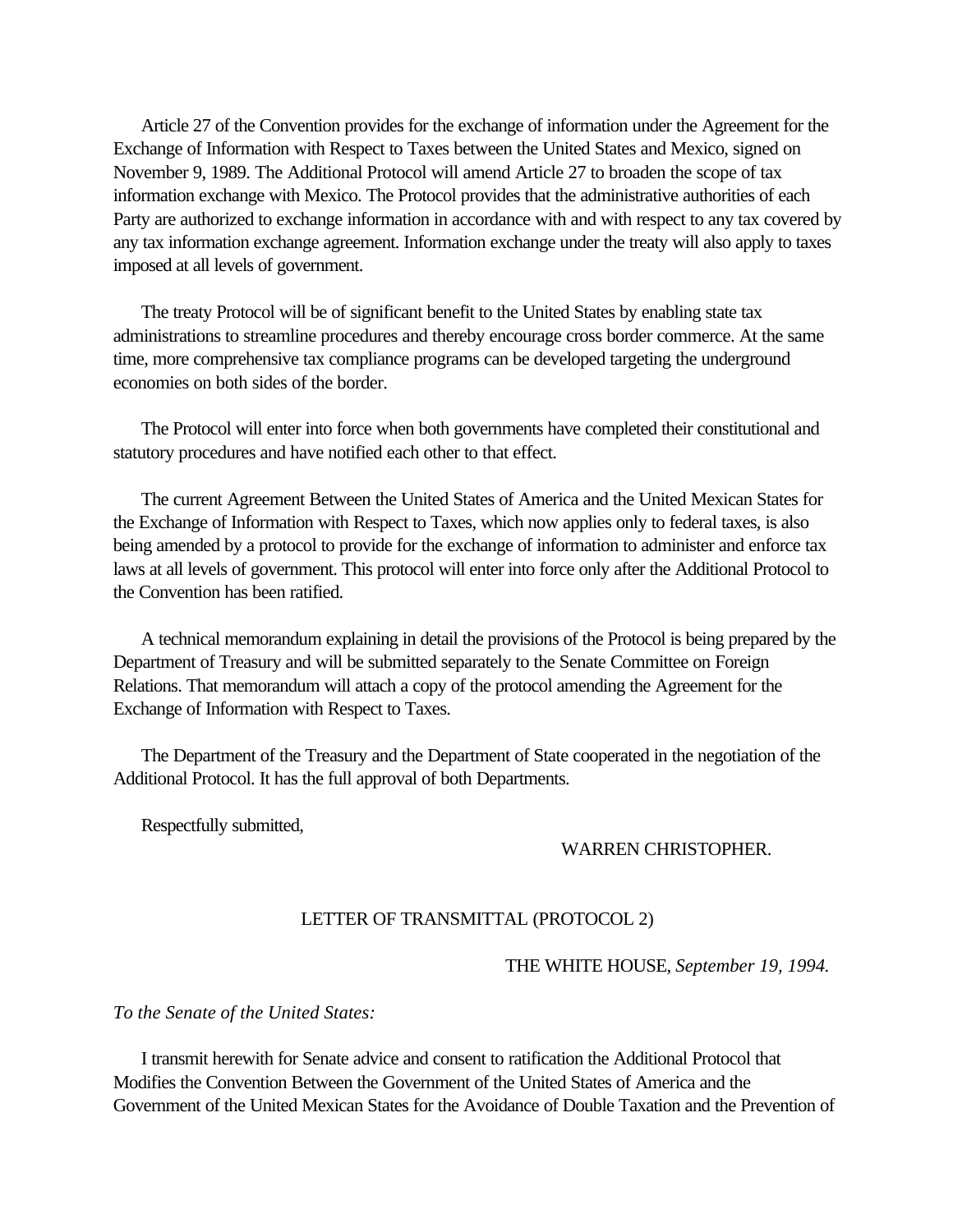Fiscal Evasion with Respect to Taxes on Income, signed at Washington on September 18, 1992. The Additional Protocol was signed at Mexico City on September 8, 1994. Also transmitted for the information of the Senate is the report of the Department of State with respect to the Additional Protocol.

 The Additional Protocol will amend the tax treaty provisions to broaden the scope of tax information exchange with Mexico. The Protocol will authorize the exchange of tax information under any tax information exchange agreement between the two countries and will provide for information exchange under the treaty for taxes at all levels of government.

 The current Agreement Between the United States of America and the United Mexican States for the Exchange of Information with Respect to Taxes, which now applies only to Federal taxes, is also being amended by a protocol to provide for the exchange of information to administer and enforce tax laws at all levels of government. This protocol, which was also signed at Mexico City on September 8, 1994, will enter into force only after the Protocol to the Convention has been ratified.

 I recommend that the Senate give early and favorable consideration to the Additional Protocol and give its advice and consent to ratification.

WILLIAM J. CLINTON.

# ADDITIONAL PROTOCOL THAT MODIFIES THE CONVENTION BETWEEN THE GOVERNMENT OF THE UNITED STATES OF AMERICA AND THE GOVERNMENT OF THE UNITED MEXICAN STATES FOR THE AVOIDANCE OF DOUBLE TAXATION AND THE PREVENTION OF FISCAL EVASION WITH RESPECT TO TAXES ON INCOME, SIGNED AT WASHINGTON, D.C., ON SEPTEMBER 18, 1992

 The Government of the United States of America and the Government of the United Mexican States, desiring to amend the Convention between the United States of America and the United Mexican States for the Avoidance of Double Taxation and the Prevention of Fiscal Evasion with Respect to Taxes on Income, signed on September 18, 1992, have agreed upon the following provisions which shall be an integral part of the Convention:

#### ARTICLE I

 Article 27 (Exchange of Information) of the Convention shall be amended to read as follows: "1. The Competent Authorities are authorized to exchange information with respect to any tax covered by, and in accordance with, the provisions of any agreement between the Contracting States for the exchange of information with respect to taxes.